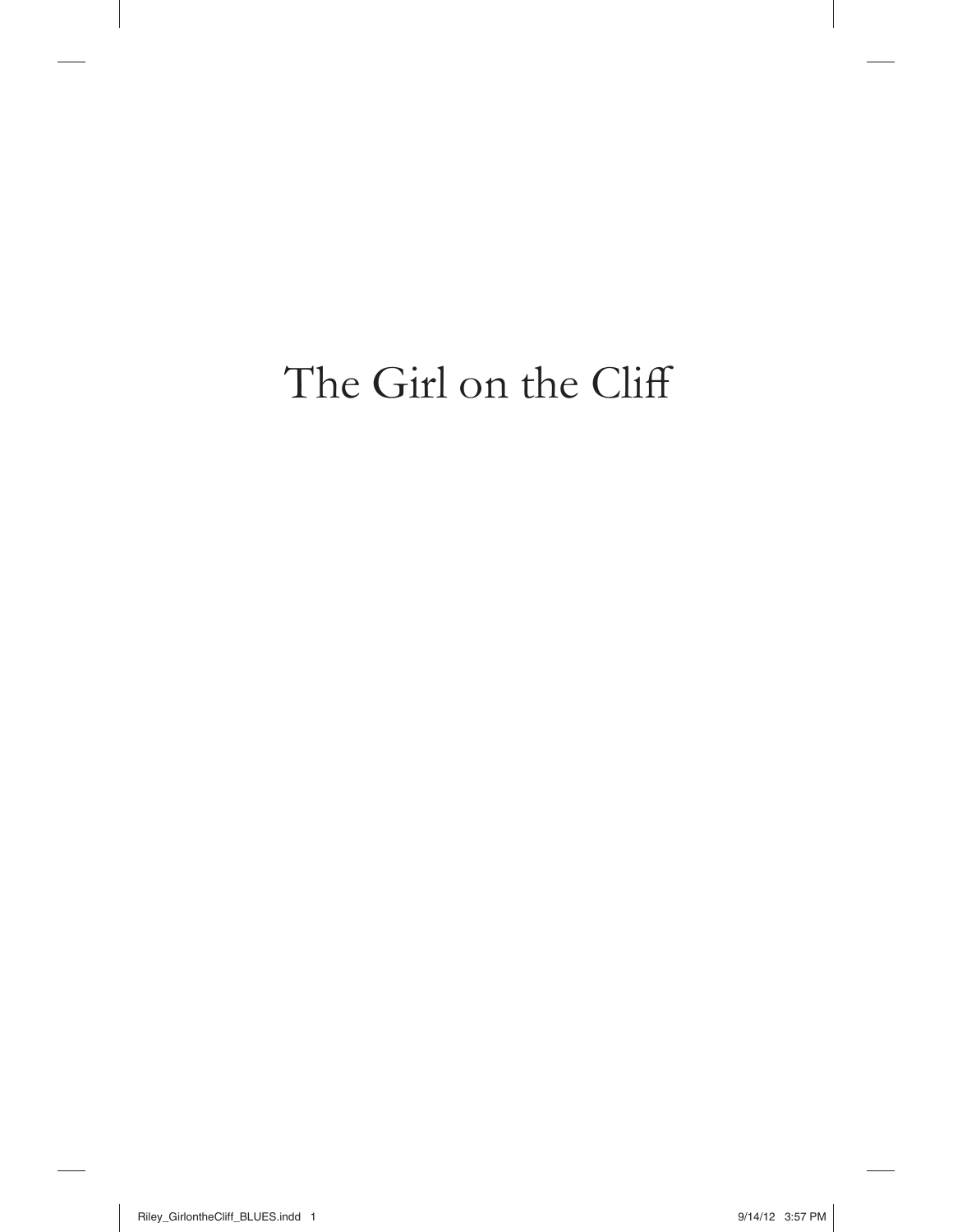### also by lucinda riley

*The Orchid House*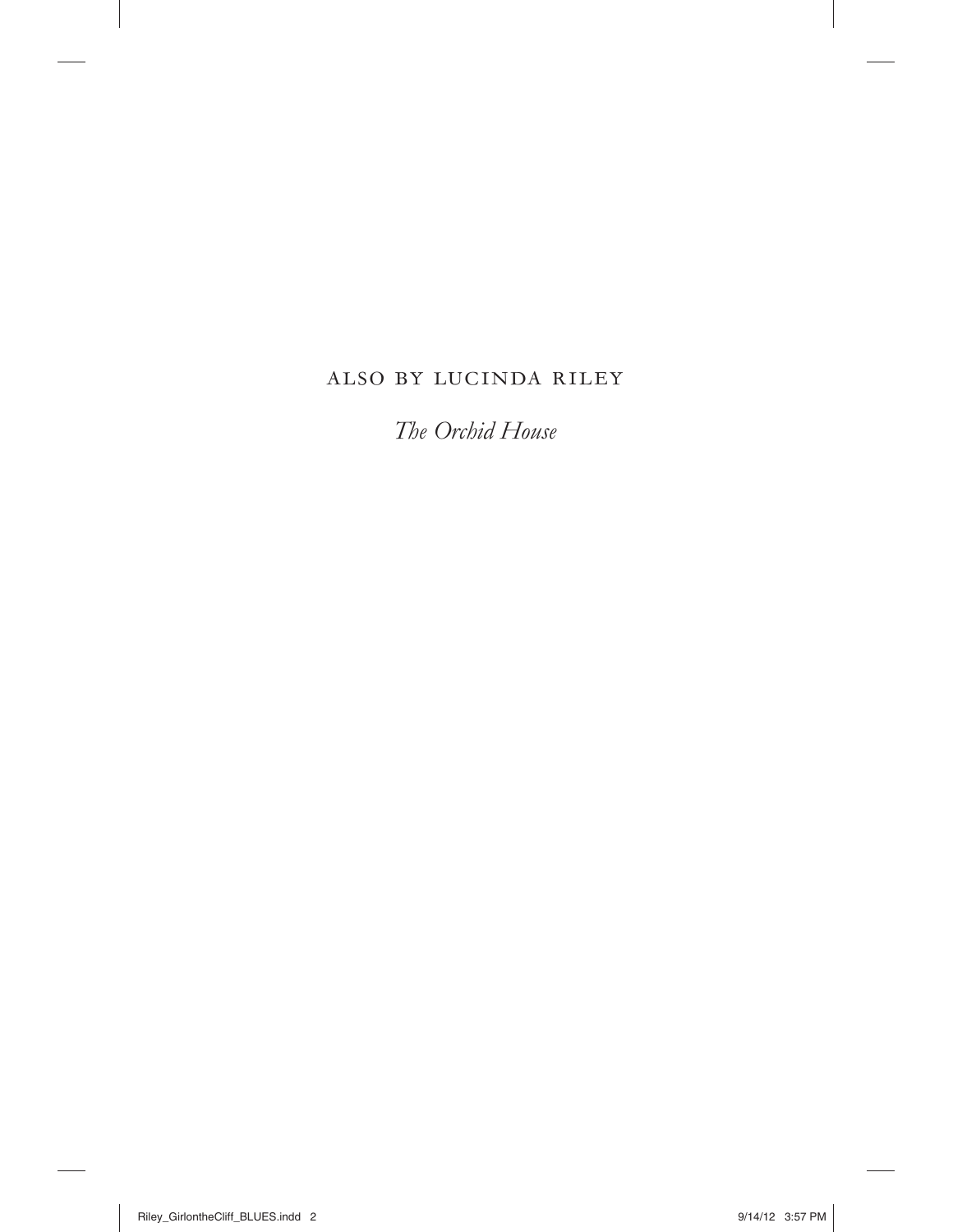# The GIRL on the CLIFF

*A Novel*



### lucinda riley

## **ATRIA** PAPERBACK

New York London Toronto Sydney New Delhi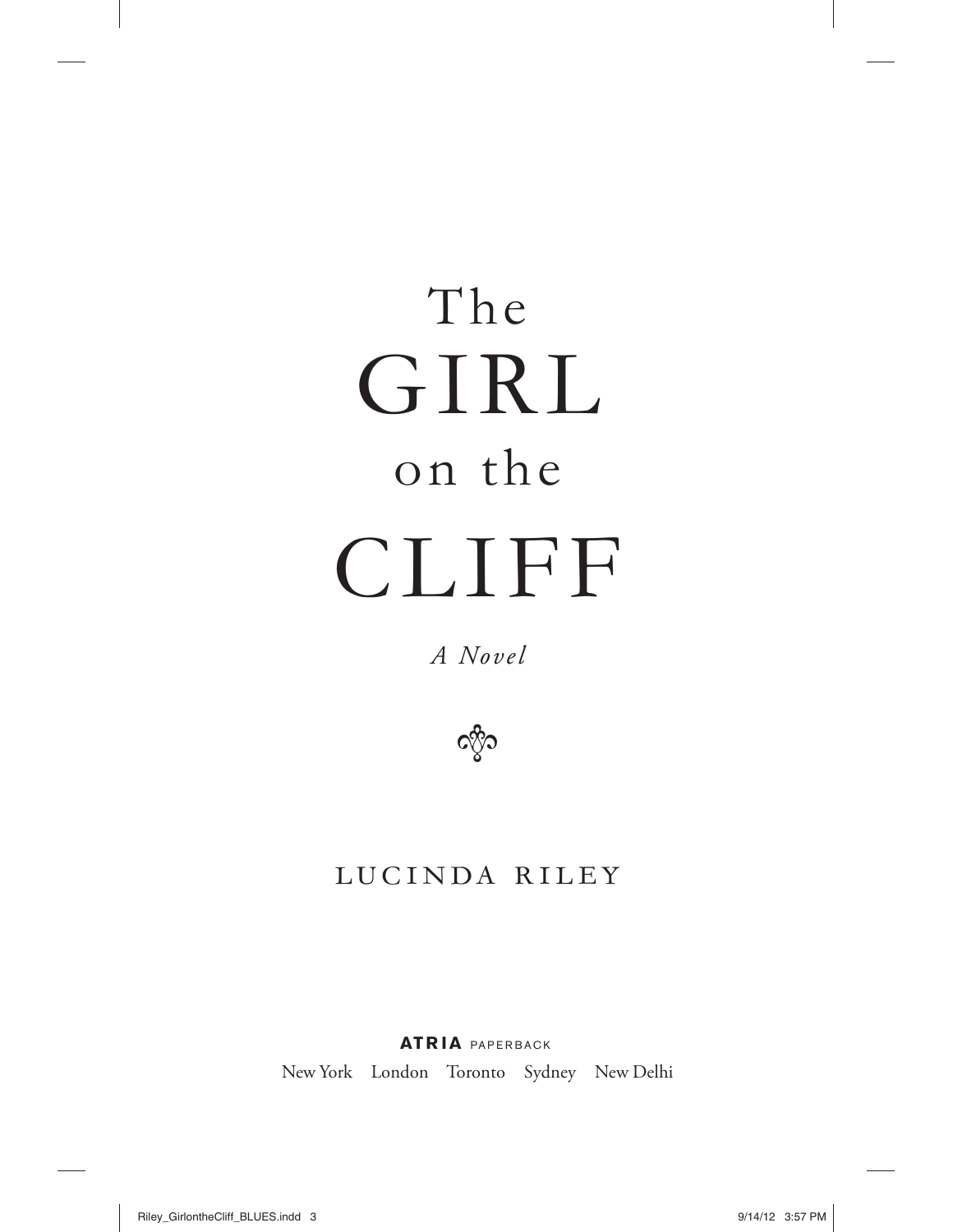

This book is a work of fiction. Names, characters, places, and incidents either are products of the author's imagination or are used fictitiously. Any resemblance to actual events or locales or persons, living or dead, is entirely coincidental.

Copyright © 2011 by Lucinda Riley

Originally published in Great Britain 2011 by Penguin Books Ltd. Published by arrangement with Penguin Books.

All rights reserved, including the right to reproduce this book or portions thereof in any form whatsoever. For information, address Atria Books Subsidiary Rights Department, 1230 Avenue of the Americas, New York, NY 10020.

First Atria paperback edition October 2012 P

**ATRIA** PAPERBACK and colophon are trademarks of Simon & Schuster, Inc.

For information about special discounts for bulk purchases, please contact Simon & Schuster Special Sales at 1-866-506-1949 or business@simonandschuster.com.

The Simon & Schuster Speakers Bureau can bring authors to your live event. For more information or to book an event, contact the Simon & Schuster Speakers Bureau at 1-866-248-3049 or visit our website at www.simonspeakers.com.

Manufactured in the United States of America

10 9 8 7 6 5 4 3 2 1

Library of Congress Cataloging-in-Publication Data

Riley, Lucinda The girl on the cliff : a novel / Lucinda Riley. —1st Atria paperback ed. p. cm. 1. Families—Ireland—Fiction. 2. Family secrets—Fiction. 3. Domestic fiction. I. Title. PR6055.D63G57 2012 823'.914—dc23

2012027861

ISBN 978-1-4516-5582-7 ISBN 978-1-4516-5585-8 (ebook)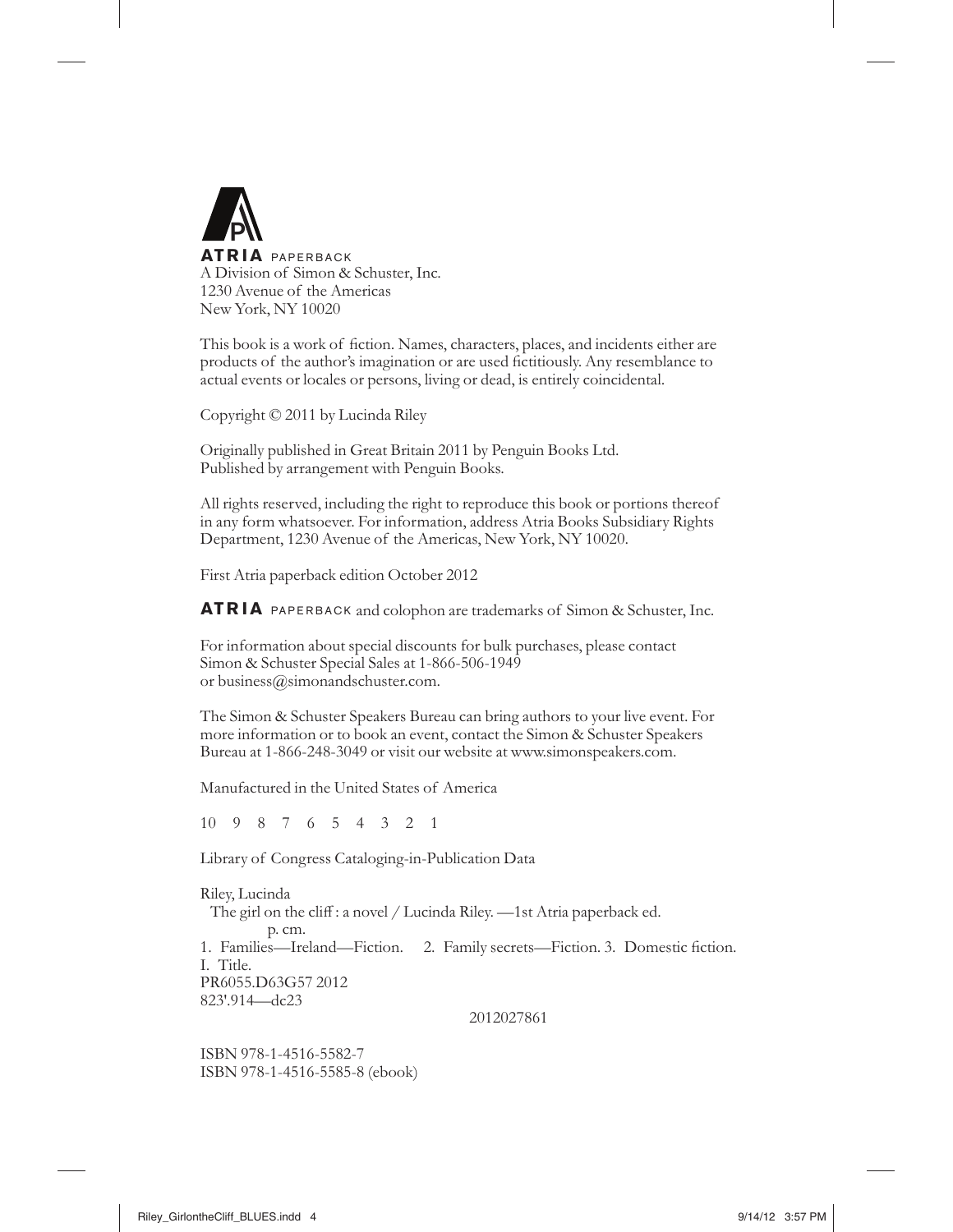For Stephen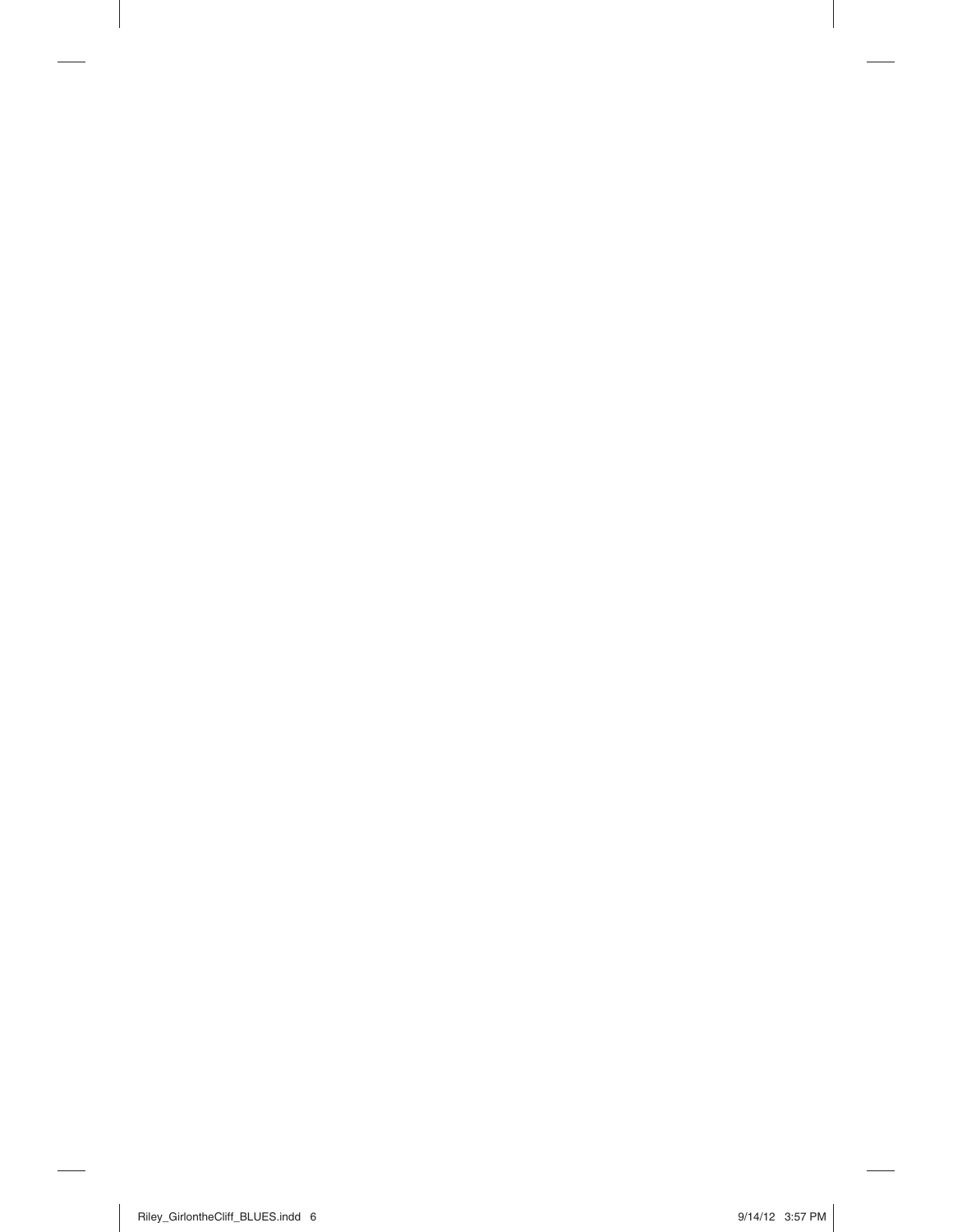So we beat on, boats against the current, borne back ceaselessly into the past.

—F. Scott Fitzgerald, *The Great Gatsby*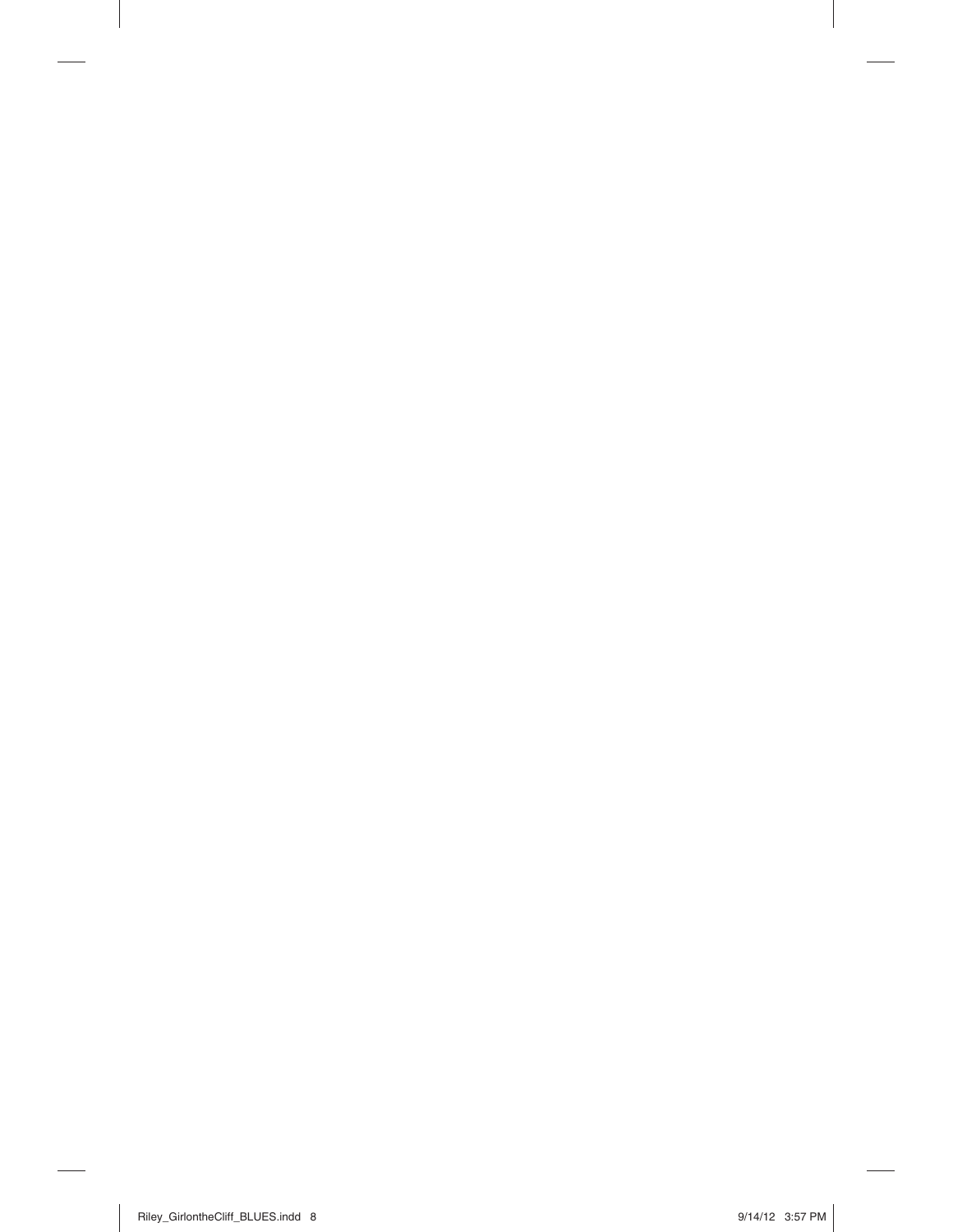

# *I am I.*

*And I will tell you a story.*

The words above are the most difficult for any writer, so I'm told.

*Put another way: how one begins. I have plagiarized my younger brother's first attempt at storytelling. His opening line has always stuck with me for its simplicity.*

*So, I have begun.*

*I must warn you that I'm not a professional at this. In fact, I can't remember when I last put pen to paper. I've always spoken with my body, you see. As I can no longer do that, I've decided to talk with my mind.*

*I'm not writing this with any intention of presenting it for publication. I'm afraid it's more selfish than that. I am at the stage of my life everyone dreads—that of filling my days with the past, because there is little future left.*

*It is something to do.*

*And I think that my story—the story of me and my family, which began almost a hundred years before I was born—is an interesting one.*

*I know everyone thinks that about their story too. And it's true. Every human being has a fascinating existence, with a big cast of good and evil characters in each.*

*And almost always, somewhere along the way, magic.*

*I am named after a princess in a famous fairy tale. Perhaps that's the reason I've always believed in magic. And as I've grown older, I've realized that a fairy tale is an allegory for the great dance of life we all undertake from the moment we are born.*

*And there is no escape until the day we die.*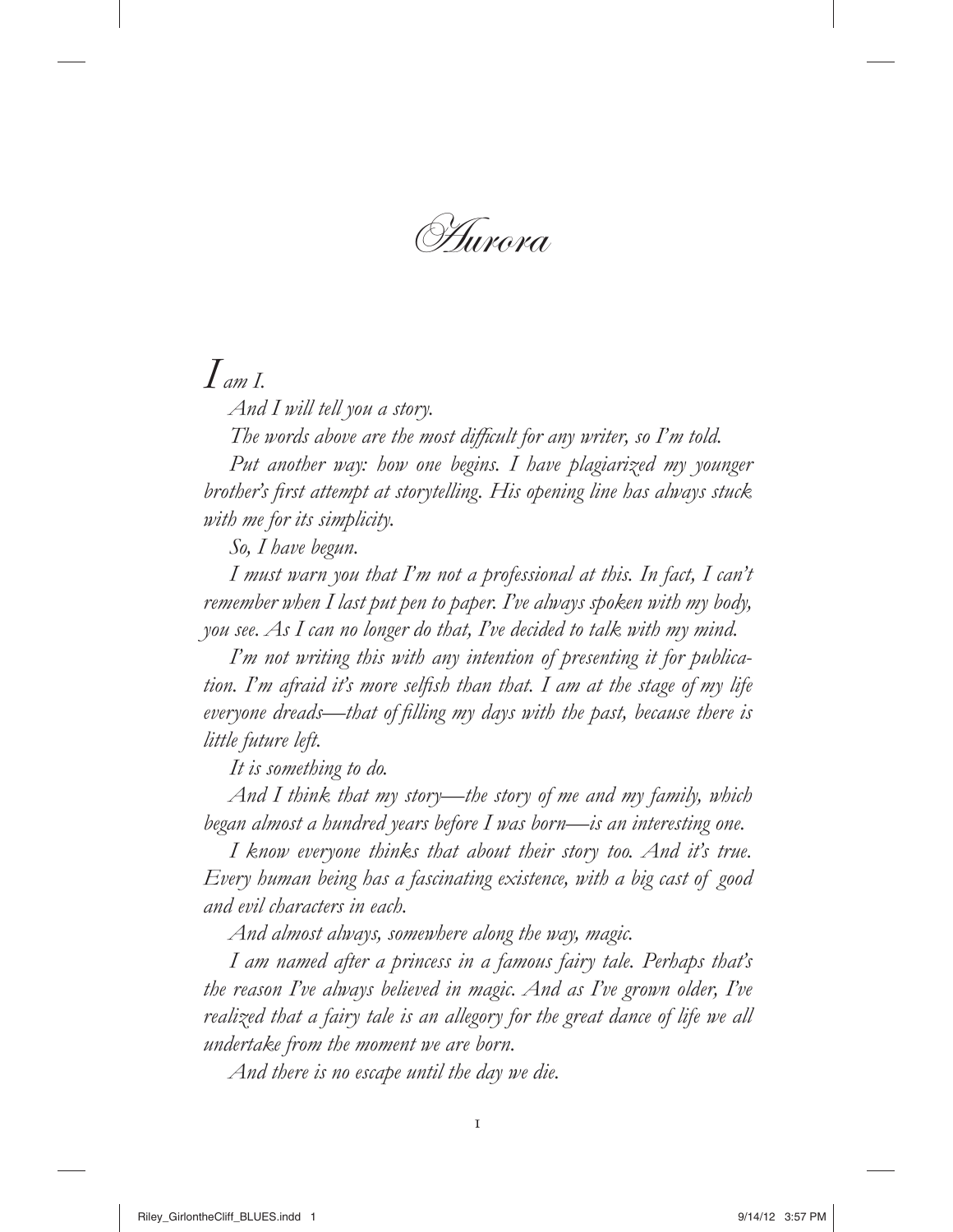2 *L u c i n d a R i l e y*

*So, Dear Reader—I can speak to you as such because I must presume that my story has found an audience if you are one—let me tell you mine.*

*Since many of the characters died long before I was born, I will do my best to use my imagination to bring them back to life.*

*And as I sit here mulling over the story I will tell you, which was handed down to me by two generations, there is one overriding theme. It is, of course, love, and the choices we all make because of it.*

*Many of you will immediately think I refer to love between a man and a woman, and yes, there is plenty of that. But there are other precious forms which are equally powerful; that of a parent's love for a child, for example. There is also the obsessive, destructive kind, which wreaks havoc.*

*The other theme in this story is the vast amount of tea people seem to drink—but I digress. Forgive me, it is what people who feel old do. So I shall get on with it.*

*I will guide you through and interrupt when I feel it is necessary to explain something in further detail, for the story is complex.*

*I think I will begin, to complicate things further, somewhere toward the end of my tale, when I was a motherless child of eight years old. On a cli#top overlooking Dunworley Bay, my favorite place in the world. Once upon a time . . .*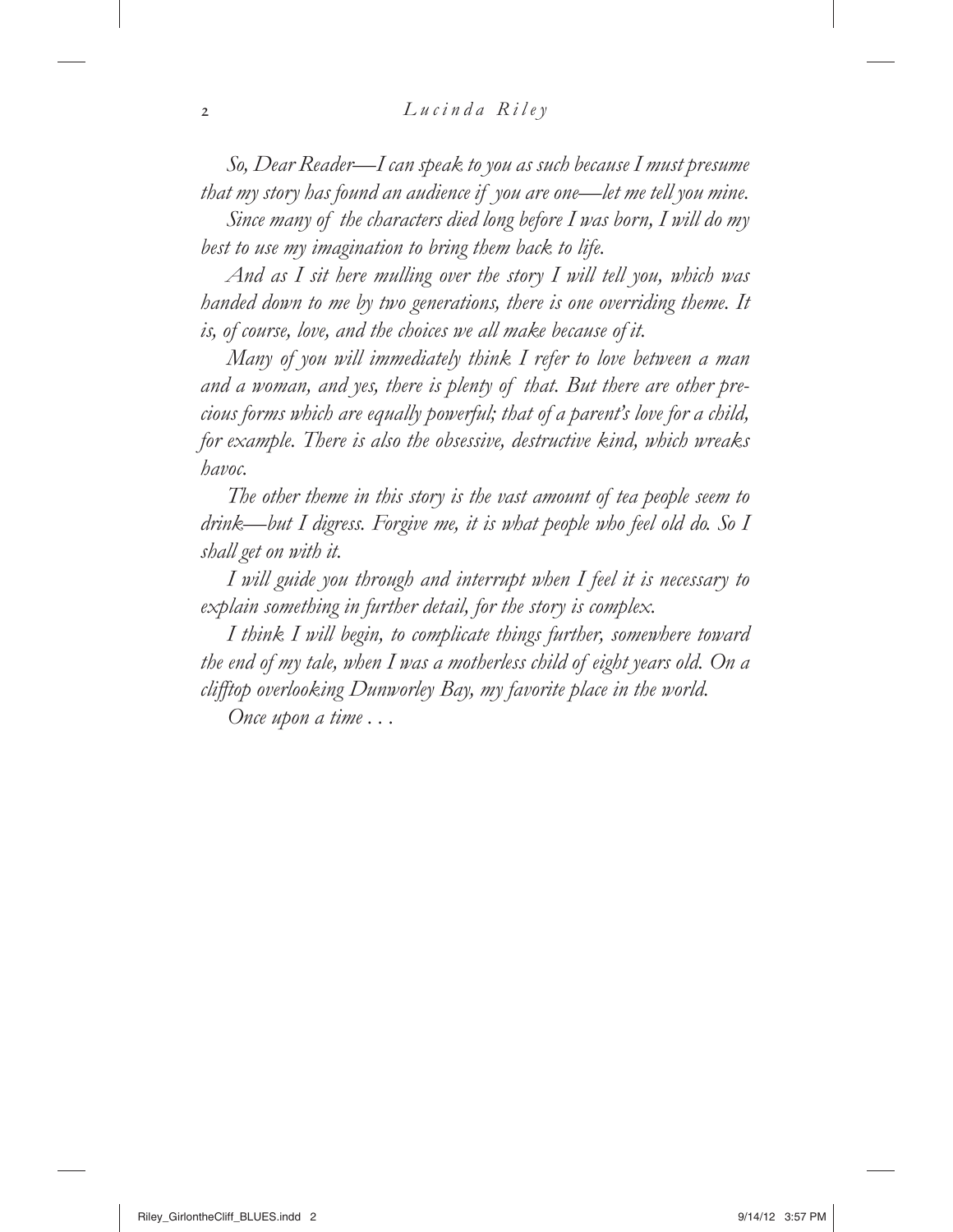### 1

### *Dunworley Bay, West Cork, Ireland*

The small figure was standing perilously close to the edge of the cliff. Her luxuriant, long red hair had been caught by the strong breeze and was flying out behind her. A thin white cotton dress reached to her ankles and exposed her small, bare feet. Her arms were held taut, palms facing out toward the foaming mass of gray sea beneath her, her pale face looking upward, as if she were offering herself as a sacrifice to the elements.

Grania Ryan stood watching her, hypnotized by the wraithlike vision. Her senses were too jumbled to tell her whether what she was seeing before her was real or imagined. She closed her eyes for a split second, then reopened them, and saw that the figure was still there. With the appropriate messages sent to her brain, she took a couple of tentative steps forward.

As she drew nearer, Grania realized the figure was no more than a child; that the white cotton she was wearing was a nightdress. Grania could see the black storm clouds hovering out over the sea and the first saltwater droplets of impending rain stung her cheeks. The frailty of the small human against the wildness of her surroundings made her steps toward the child more urgent in pace.

The wind was whipping around her ears now and had started to voice its rage. Grania stopped ten yards from the girl, who was still unmoving. She saw the tiny blue toes holding her stoically to the rock, as the rising wind whipped and swayed her thin body like a willow sapling. She moved closer to the girl, stopping just behind her, uncertain of what to do next. Grania's instinct was to run forward and grab her, but if the girl was startled and turned around, one missed footfall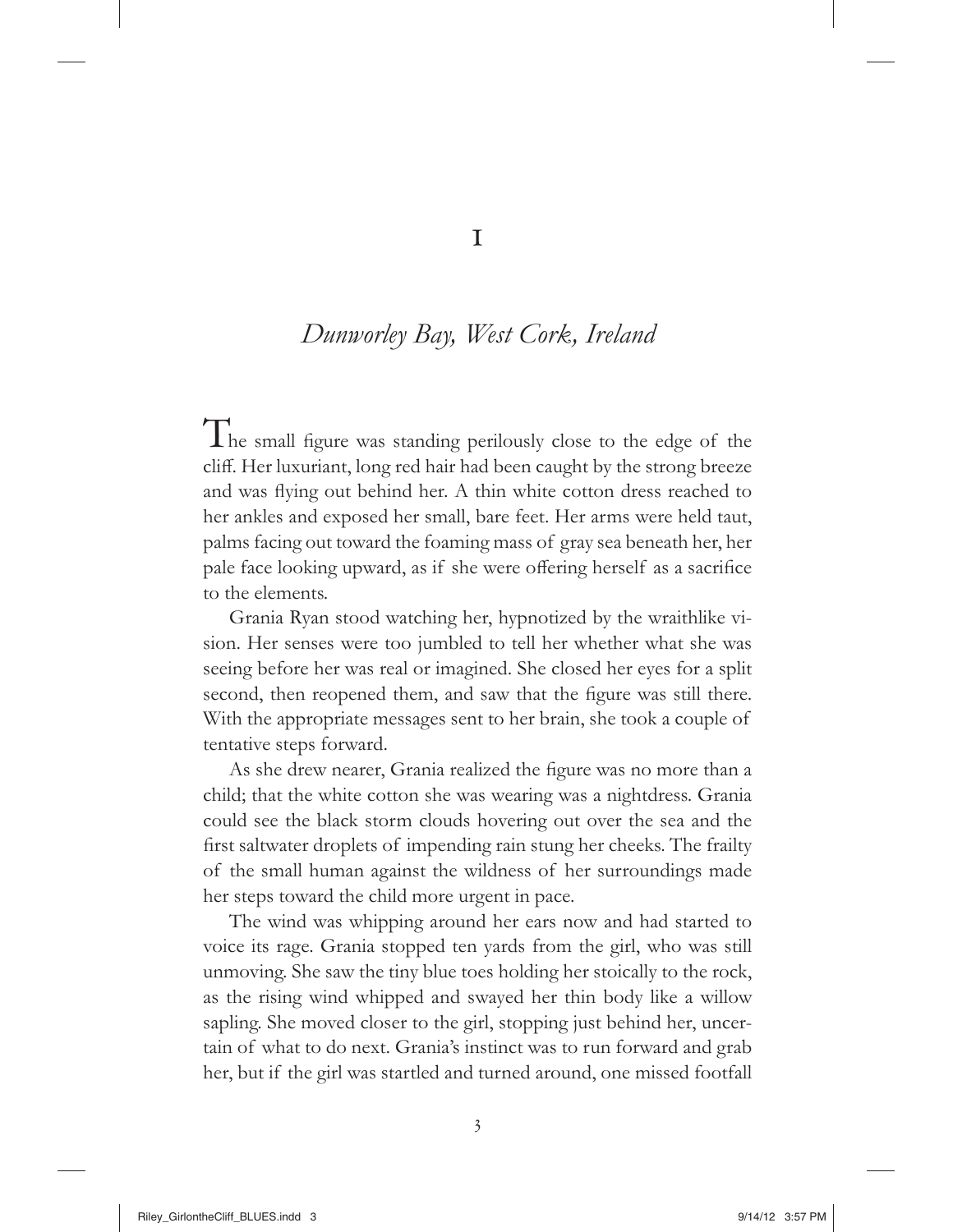could result in unthinkable tragedy, taking the child to certain death on the foam-covered rocks a hundred feet below.

Grania stood, panic gripping her as she desperately tried to think of the best way to remove her from danger. But before she could reach a decision, the girl slowly turned around and stared at her with unseeing eyes.

Instinctively Grania held out her arms. "I won't hurt you, I promise. Walk toward me and you'll be safe."

Still the girl stared at her, not moving from her spot on the edge of the cliff.

"I can take you home if you tell me where you live. You'll catch your death out here. Please, let me help you," Grania begged.

She took another step toward the child, and then, as if the girl had woken up from a dream, a look of fear crossed her face. Instantly, she turned to her right and began to run away from Grania along the cliff's edge, disappearing from view.

"I was just about to be sending out the search party for you. That storm's blowing up well and good, so it is."

"Mam, I'm thirty-one years old, and I've lived in Manhattan for the past ten of those," replied Grania drily as she entered the kitchen and hung her wet jacket over the AGA stove. " You don't have to mind me. I'm a big girl now, remember?" She smiled as she walked toward her mother, who was setting the table for supper, and kissed her on the cheek. "*Really*."

"That's as may be, but I've known stronger men by far blown off the cliff in a gale like this." Kathleen Ryan indicated the wildness of the wind outside the kitchen window, which was causing the flowerless wisteria bush to tap its twiggy brown deadness monotonously against the pane. "I've just made a brew." Kathleen wiped her hands on her apron and walked toward the AGA. " Would you be wanting a cup?"

"That would be grand, Mam. Why don't you sit down and take the weight off your feet for a few minutes, and I'll pour it for both of us?" Grania steered her mother to a kitchen chair, pulled it back from the table and sat her gently onto it.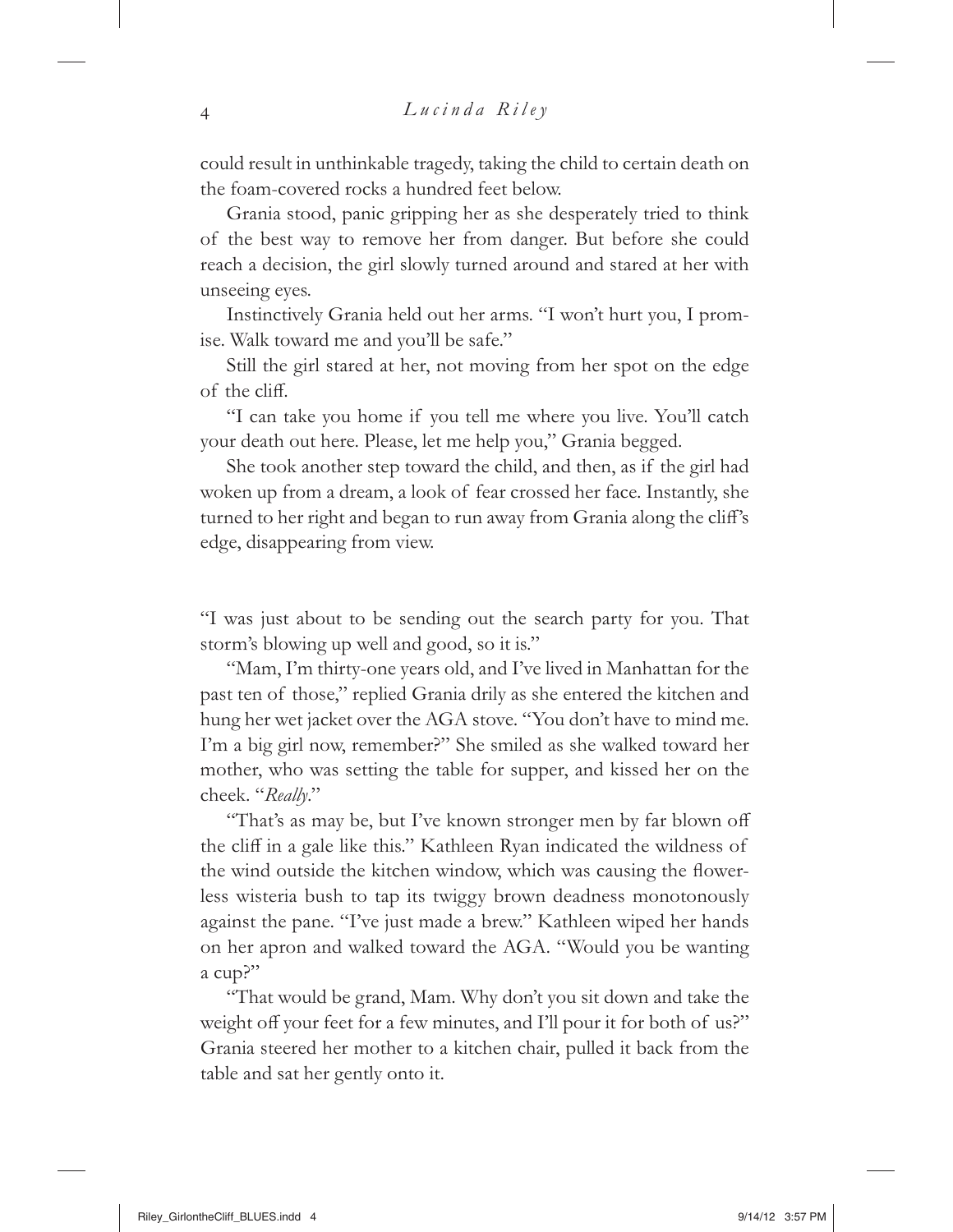"Only five minutes, mind, the boys will be back at six for their tea."

As Grania poured the strong liquid into two cups, she raised a silent eyebrow at her mother's domestic dedication to her husband and her son. Not that anything had changed in the past ten years since she'd been away—Kathleen had always pandered to her men, putting their needs and desires first. But the contrast of her mother's life to her own, where emancipation and equality of the sexes was standard, made Grania feel uncomfortable.

And yet . . . for all her own freedom from what many modern women would consider outdated male tyranny, who was currently the most content out of mother and daughter? Grania sighed sadly as she added milk to her mother's tea. She knew the answer to that.

"There you go, Mam. Would you like a biscuit?" Grania put the tin in front of Kathleen and opened it. As usual, it was full to the brim with custard creams, bourbons and shortbread rounds. Another relic of childhood, and one that would be looked on with the same horror as a small nuclear device by her figure-conscious New York contemporaries.

Kathleen took two and said, "Go on, have one yourself to keep me company. To be sure, you don't eat enough to keep a mouse alive."

Grania nibbled dutifully at a biscuit, thinking how, ever since she'd arrived home ten days ago, she'd felt stuffed to bursting with her mother's copious home cooking. Yet Grania would say that she had the healthiest appetite out of most of the women she knew in New York. *And* she actually used her oven as it was designed for, not as a convenient place to store plates.

"The walk cleared your head a little, did it?" ventured Kathleen, making her way through her third biscuit. " Whenever I have a problem in my mind to be sorted, I'll be off walking and come back knowing the answer."

"Actually . . ." Grania took a sip of tea. "I saw something strange, Mam, when I was out. A little girl, maybe eight or nine, standing in her nightie right up on the cliff's edge. She had beautiful long, curly red hair . . . it was as if she was sleepwalking, because she turned to look at me when I walked toward her and her eyes were"—she searched for the right description—"blank. Like she wasn't seeing me. Then she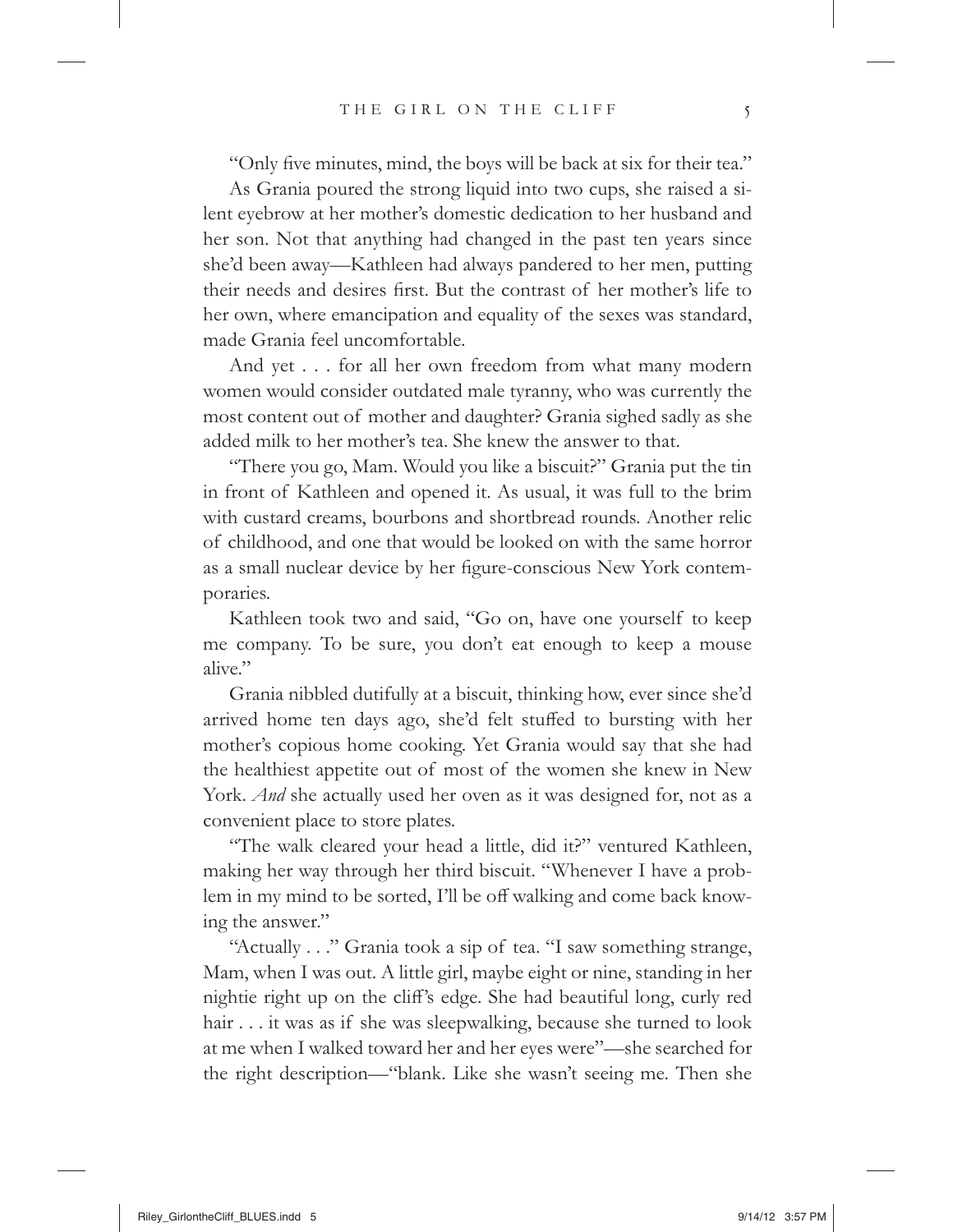seemed to wake up and scampered off like a startled rabbit up the cliff path. Do you know who she might have been?"

Grania watched the color drain from Kathleen's face. "Are you OK, Mam?"

Kathleen visibly shook herself. She stared at her daughter. " You say you saw her just a few minutes ago on your walk?"

"Yes."

"Mary, Mother of God." Kathleen crossed herself. "They're back."

" Who's 'back,' Mam?" asked Grania, concerned by how shaken her mother seemed to be.

"Why have they returned?" Kathleen stared off through the window and into the night. "Why would they be wanting to? I thought . . . I thought it was finally over, that they'd be gone for good." Kathleen grabbed Grania's hand. "Are you sure it was a little girl you saw, not a grown woman?"

"Positive, Mam. As I said, she was aged about eight or nine. I was concerned for her; she had nothing on her feet and looked frozen. To be honest, I wondered whether I was seeing a ghost."

" You were of a fashion, Grania," Kathleen muttered. "They can only have arrived back in the past few days. I was coming over the hill last Friday and I passed right by the house. It was gone ten in the evening and there were no lights shining from the windows. The old place was shut up."

"Where would this be?"

"Dunworley House."

"The big deserted one that stands right on the top of the cliff up past us?" asked Grania. "That's been empty for years, hasn't it?"

"It was empty for your childhood, yes, but"—Kathleen sighed— "they came back after you'd moved to New York. And then, when the . . . accident happened, left. Nobody thought we'd be seeing them around these parts again. And we were glad of it," she underlined. "There's a history there, between them and us, stretching back a long way. Now"—Kathleen slapped the table and made to stand up—" What's past is past, and I'd advise you to stay away from them. They bring nothing but trouble to this family, so they do."

Grania watched her mother as she walked over to the AGA, her face set hard as she lifted the heavy iron pot containing the evening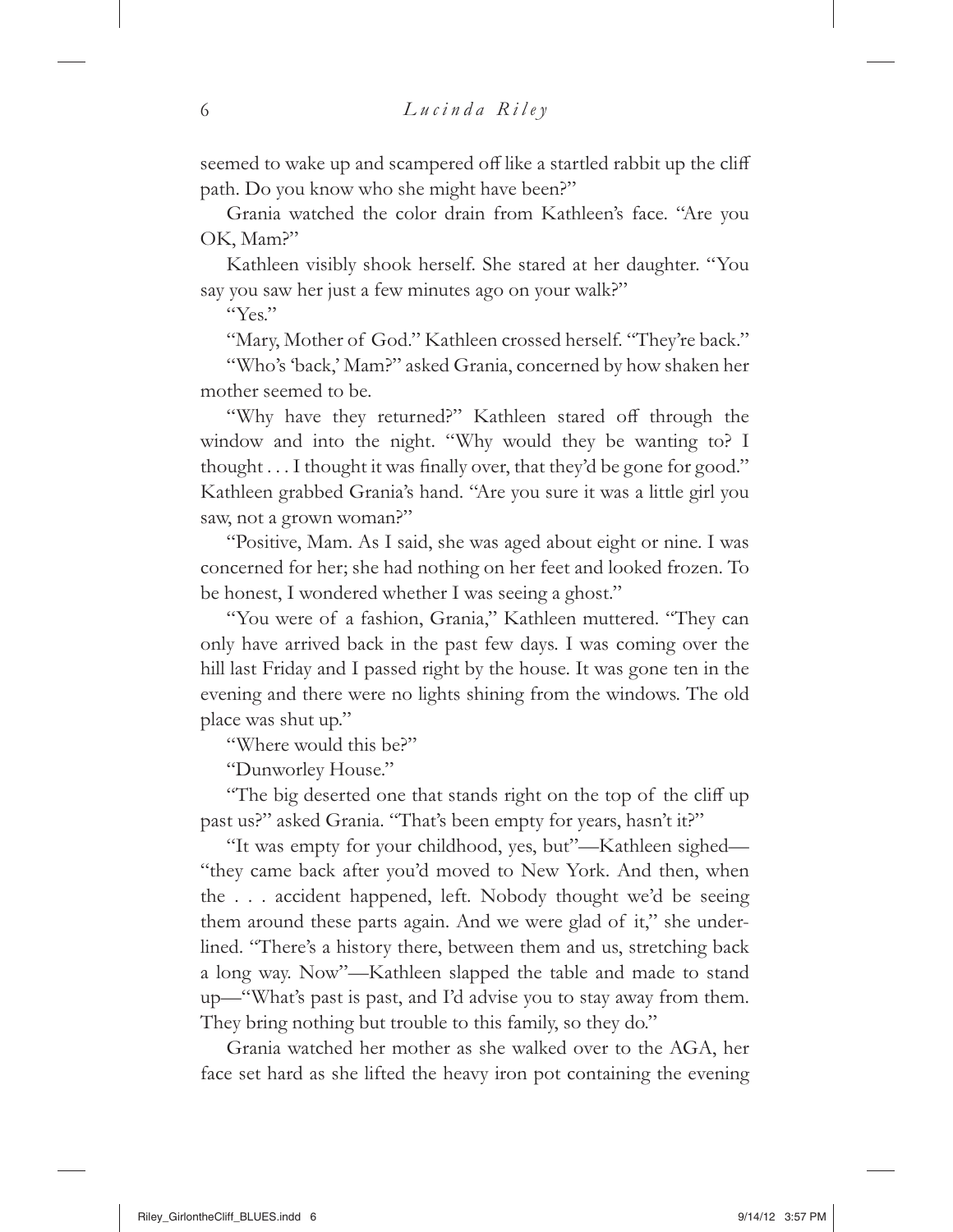meal out of one of the ovens. "Surely if that child I saw has a mother, she would want to know about the danger her daughter was in today?" she probed.

"She has no mother." Kathleen's wooden spoon stirred the stew rhythmically.

"She's dead?"

"Yes."

"I see . . . so who looks after the poor child?"

"Don't be asking me about their domestic arrangements." Kathleen shrugged. "I couldn't care and I don't want to know."

Grania frowned. Her mother's attitude was totally contrary to the way she would normally respond. Kathleen's big, maternal heart beat hard and loud for any poor thing in trouble. She was the first round to a member of the family, or friends, if there was a problem and support was needed. Especially when it came to children.

"How did her mother die?"

The wooden spoon ceased its circling of the pot and there was silence. Finally, Kathleen gave a heavy sigh and turned to face her daughter. " Well now, I suppose if I'm not telling you, you'll hear it soon enough from someone else. She took her own life, did Lily Lisle."

"You're saying she committed suicide?"

"It's one and the same thing, Grania."

"How long ago?"

"She threw herself off the cliff four years ago. Her body was found two days later, washed up on Inchydoney beach."

It was Grania's turn to stay silent. Finally, she ventured, " Where did she jump from?"

"From the sound of things, probably where you set eyes on her daughter today. I'd say Aurora was looking for her mammy."

"You know her name?"

"Of course. 'Tis hardly a secret. The Lisle family used to own the whole of Dunworley, including this very house. They were the lords and masters round here a long time ago. They sold off their land in the sixties, but kept the house up on the cliff."

"I've seen the name somewhere—*Lisle* . . ."

"The local churchyard is filled with their graves. Including hers*.*"

"And you've seen the little girl—Aurora—out on the cliffs before?"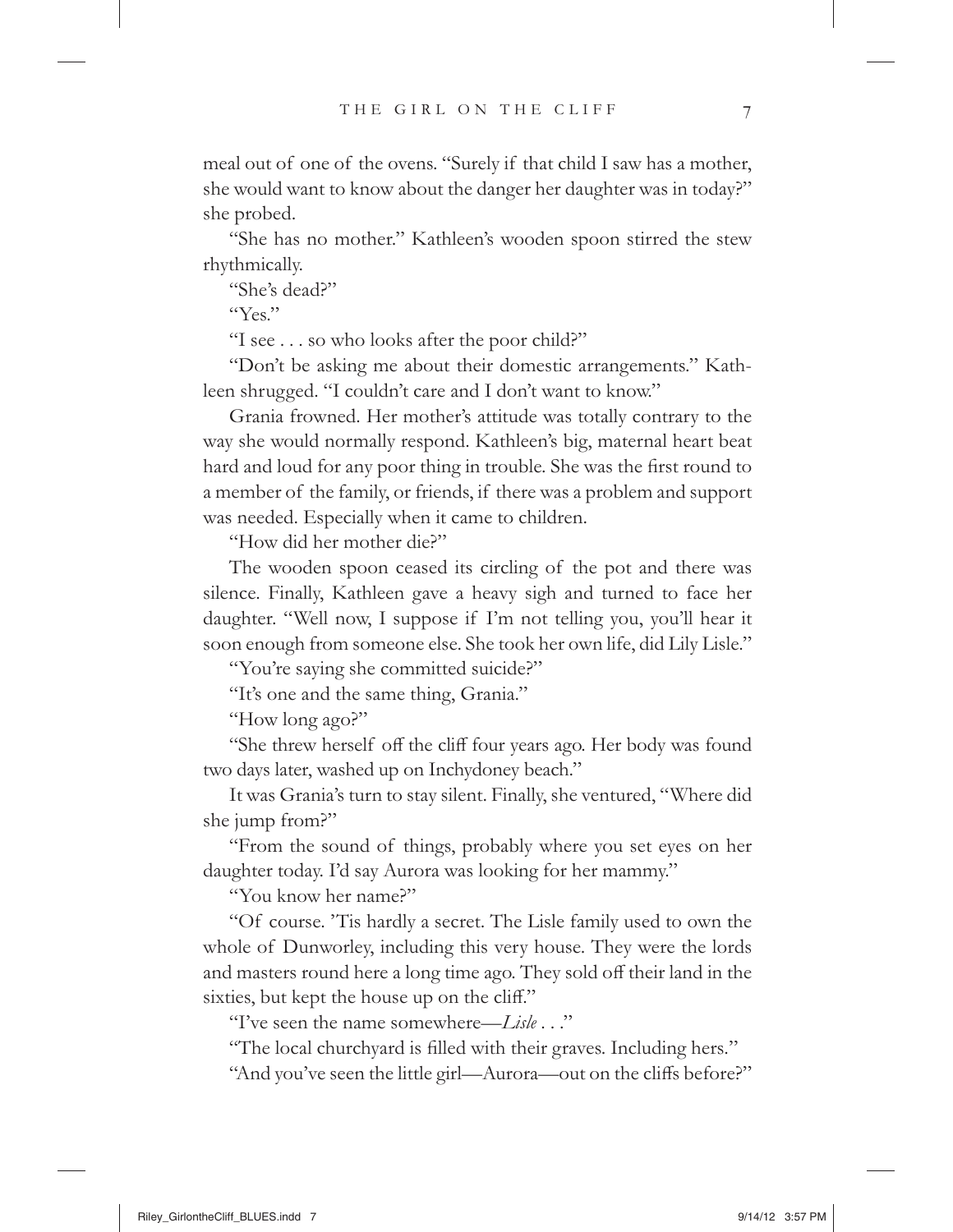8 *L u c i n d a R i l e y*

"That's why her daddy took her away. After *she* died, that little mite would walk along the cliffs calling for her. Half mad with grief she was."

Grania could see her mother's face had softened slightly. "Poor little thing," she breathed.

"Yes, it was a pitiful sight and she didn't deserve any of it, but there's a badness that runs through that family. You listen to what I say, Grania, and don't be getting yourself mixed up with them."

"I wonder why they're back?" Grania murmured, almost to herself.

"Those Lisles are a law unto themselves. I don't know and I don't care. Now, will you be making yourself useful and helping me set the table for tea?"

Grania went upstairs to her bedroom at just past ten o'clock, as she'd done every night since she'd arrived home. Downstairs, her mother was busy in the kitchen laying out the table for breakfast, her father was dozing in the chair in front of the TV and her brother, Shane, was at the village pub. Between the two men, they ran the 500-acre farm, the land mostly given over to dairy herd and sheep. At twenty-nine, the "boy," as Shane was still affectionately called, seemed to have no intention of moving into his own home. Women came and went, but rarely across the threshold of his parents' farmhouse. Kathleen raised her eyebrows over her son's still-unmarried status, but Grania knew her mother would be lost without him.

She climbed between the sheets, listening to the rain battering the windowpanes, and hoped poor Aurora Lisle was tucked up inside, safe and warm. She turned the pages of a book, but found herself yawning and unable to concentrate. Perhaps it was the fresh air here that was making her sleepy; in New York she was rarely in bed before midnight.

In contrast, Grania could scarcely remember a night as a child when her mother had not been at home in the evenings. And if she had to go away overnight on a mission of mercy to care for a sick relative, the preparation to make sure the family did not go hungry or the clothes unwashed was a military operation. As for her father, Grania doubted he had *ever* spent a night away from his bed in the past thirty-four years of his marriage. He was up at five thirty every morning of his life and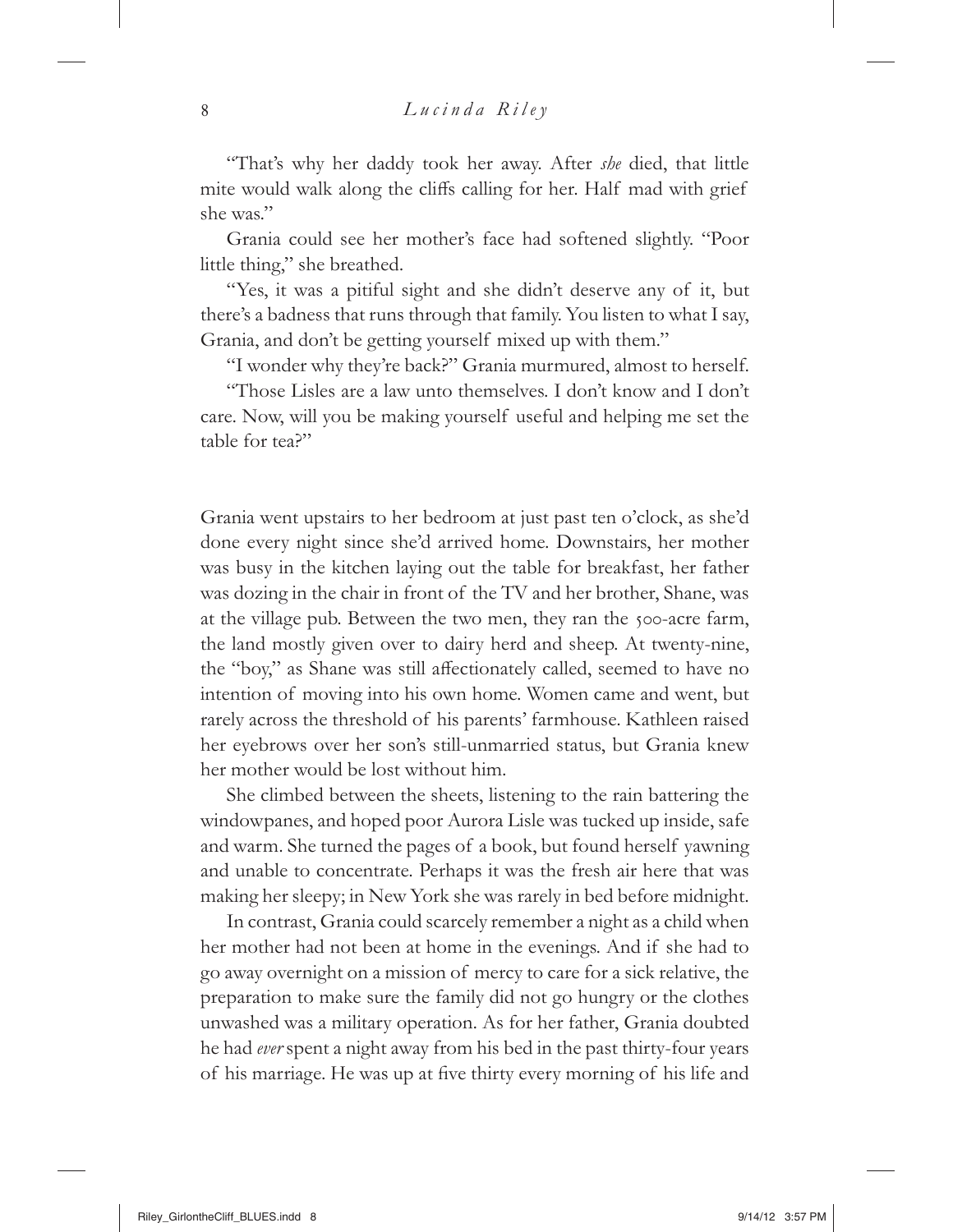off to the milking shed, coming home from the farm whenever dusk fell. Husband and wife knew exactly where the other was at all times. Their lives were as one; joint and inseparable.

And the glue that bound them together was their children.

When she and Matt had moved in together eight years ago, they'd taken it for granted that one day there would be babies. Like any modern couple, until that suitable moment presented itself, they had taken their lives and careers by the throat and lived fast and hard while they could.

And then, one morning, Grania had woken up and, as she did every morning, had thrown on her track pants and hoodie and jogged along the Hudson to Battery Park, stopping at the Winter Garden Atrium to enjoy a latte and bagel. And it was there that it had happened; she'd been sipping her coffee and had glanced down into the pram parked by the next table. Inside was a tiny newborn baby, fast asleep. Grania was beset by a sudden, overwhelming urge to pick the baby up out of its pram, to cradle its soft, downy head protectively against her breast. When the mother had smiled nervously at her, then stood up and pushed the pram away from her unwanted attention, Grania had jogged back home, feeling breathless at the emotion that had been stirred in her.

Expecting it to pass, she'd spent the day in her studio, immersing herself in molding the malleable brown clay into her latest commission, but the feeling hadn't alleviated.

At six, she'd left her studio, showered and changed into something suitable for the opening of an art gallery she was attending that evening. She'd poured herself a glass of wine and walked to the window that looked across to the twinkling lights of New Jersey on the other side of the Hudson River.

"I want to have a baby."

Grania had taken a hefty gulp of wine. And giggled at the absurdity of the words she'd just spoken. So she'd said them again, just to make sure.

And they'd still felt right. Not only right, but completely natural, as if the thought and the need had been with her all her life and all the reasons "not to" had simply evaporated and now seemed ridiculous.

Grania had gone out to the gallery opening, made small talk with the usual mix of artists, collectors and envelope-openers that made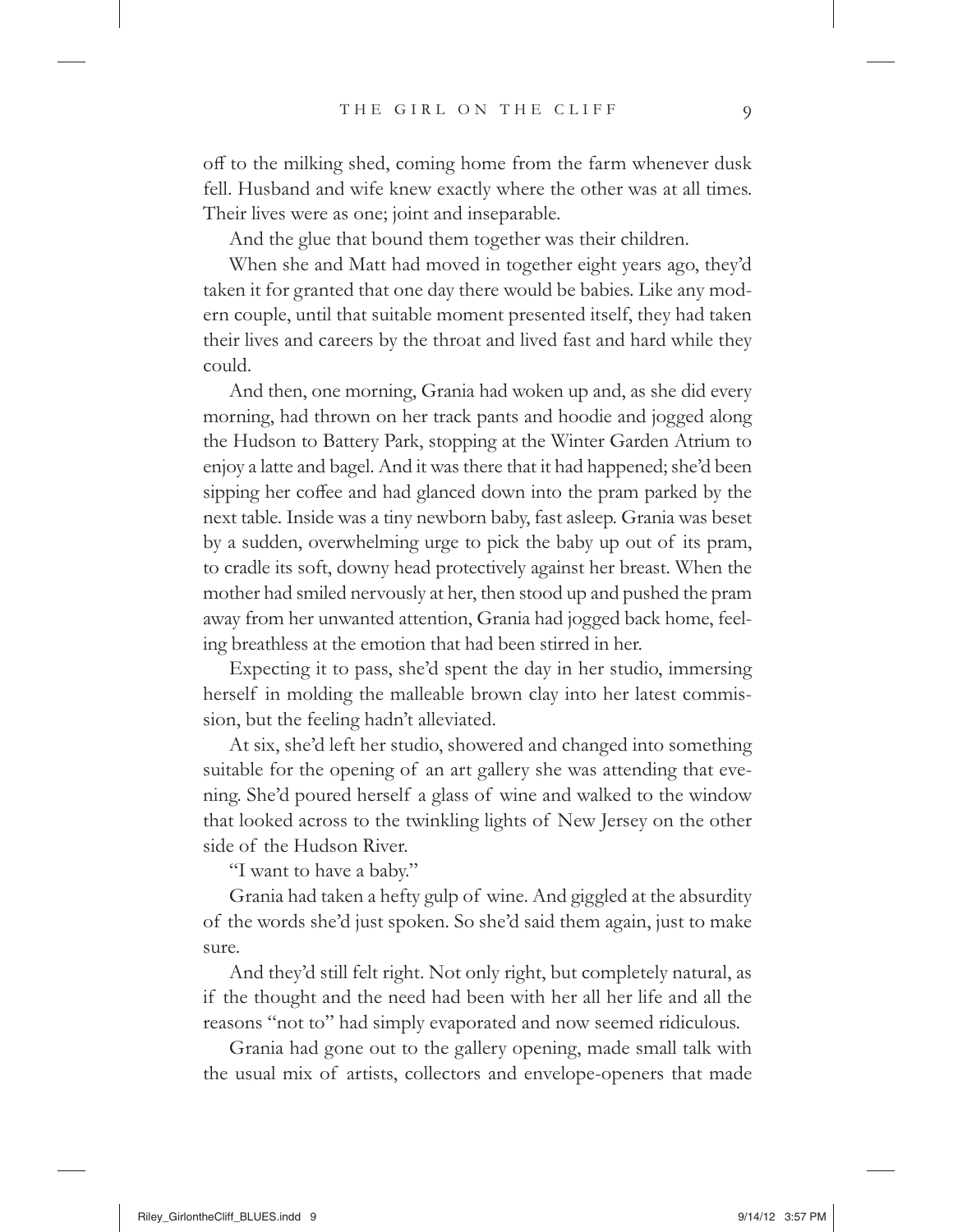#### 10 *L u c i n d a R i l e y*

up such events. Yet, in her mind, she was running through the practicalities of the life-changing decision she had made earlier. Would they have to move? No, probably not in the short term—their TriBeCa loft was spacious and Matt's study/spare bedroom could easily be turned into a nursery. He rarely used it anyway, preferring to take his laptop into the sitting room and work there. They were up on the fourth floor, but the freight elevator was quite big enough to take a pram. Battery Park, with its well-equipped playground and fresh river air, was easily walkable. Grania worked from home in her studio, so even if a nanny had to be employed, she'd only be a few seconds away from the baby if she was needed.

Grania had climbed into the big, empty bed later and sighed with irritation that she'd have to keep her plans and her excitement to herself for a while longer. Matt had been away for the past week, and wasn't due home for another couple of days. It was not the kind of thing one could just announce over the phone. She'd finally fallen asleep in the early hours, imagining Matt's proud gaze as she handed him his newborn child.

When he'd arrived home, Matt had been just as excited about the idea as she was. They'd made an immediate and very pleasurable start on putting their plan into action, both of them loving the fact they had their own secret joint project, which would bond and cement them, just as it had her own parents. It was the missing piece that would unite them once and for all into a homogenized, codependent unit. In essence, a *family*.

Grania lay in her narrow childhood bed, listening to the wind howling angrily around the solid stone walls of the farmhouse. She reached for a tissue and blew her nose, hard.

That had been a year ago. And the terrible truth was, their "joint project" had not united them. It had destroyed them.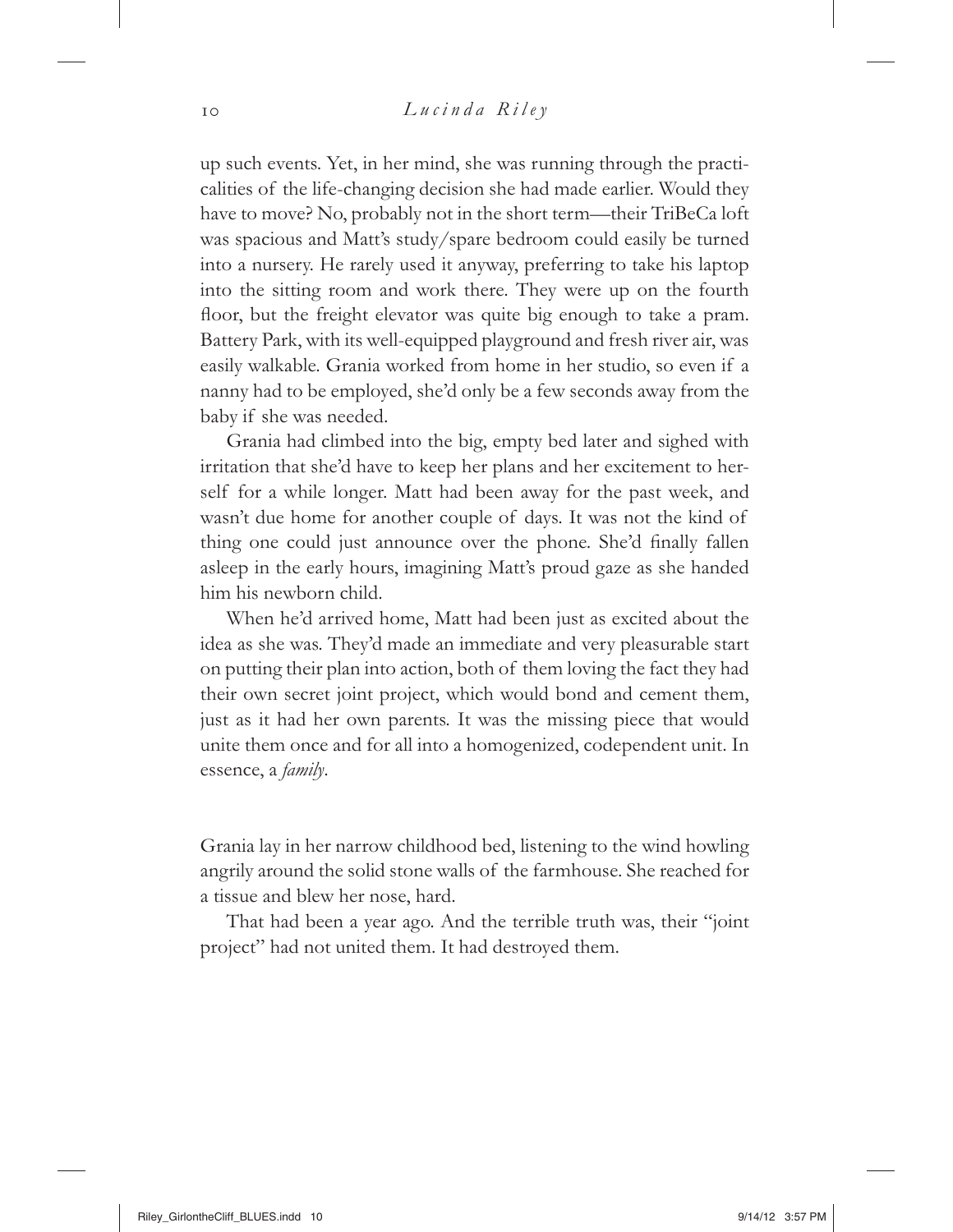When Grania woke up the next morning, the storm of the night before had blown away like a memory, taking the gray clouds with it. The sun was making a rare winter appearance, lighting the rolling landscape beyond her window, giving definition to the endless green of the fields that surrounded the farm, interspersed with the white, woolly dots of the sheep that grazed on it.

Grania knew from experience that this state of affairs was not likely to last long; the West Cork sun was akin to a temperamental diva, gracing the stage for a cameo appearance, bathing all in her glory and then disappearing as quickly as she had arrived.

Having been unable to complete her normal routine of a morning jog because of the incessant rain of the past ten days, Grania jumped out of bed and rifled through her still unpacked suitcase to find her hoodie, leggings and sneakers.

" Well now, you're up bright and early this morning," commented her mother as Grania arrived downstairs in the kitchen. "Porridge?"

"I'll have some when I come back. I'm going for a run."

" Well, don't you be tiring yourself out. I'd say the color on you isn't healthy—no flush in those cheeks of yours."

"That's what I hope to achieve, Mam." Grania suppressed a smile. "I'll see you later."

"Don't be getting a chill now, will you?" Kathleen called to the disappearing back of her daughter. She watched from the kitchen window as Grania ran down the narrow lane cut into the fields by an ancient drystone wall, which led eventually to the road and the path up to the cliffs.

She'd been shocked at the sight of her child when Grania had arrived home; in the three years since Kathleen had last seen her, her beautiful, bonny daughter—always a head-turner, with her peaches and cream complexion, curly blond hair and lively turquoise eyes—

2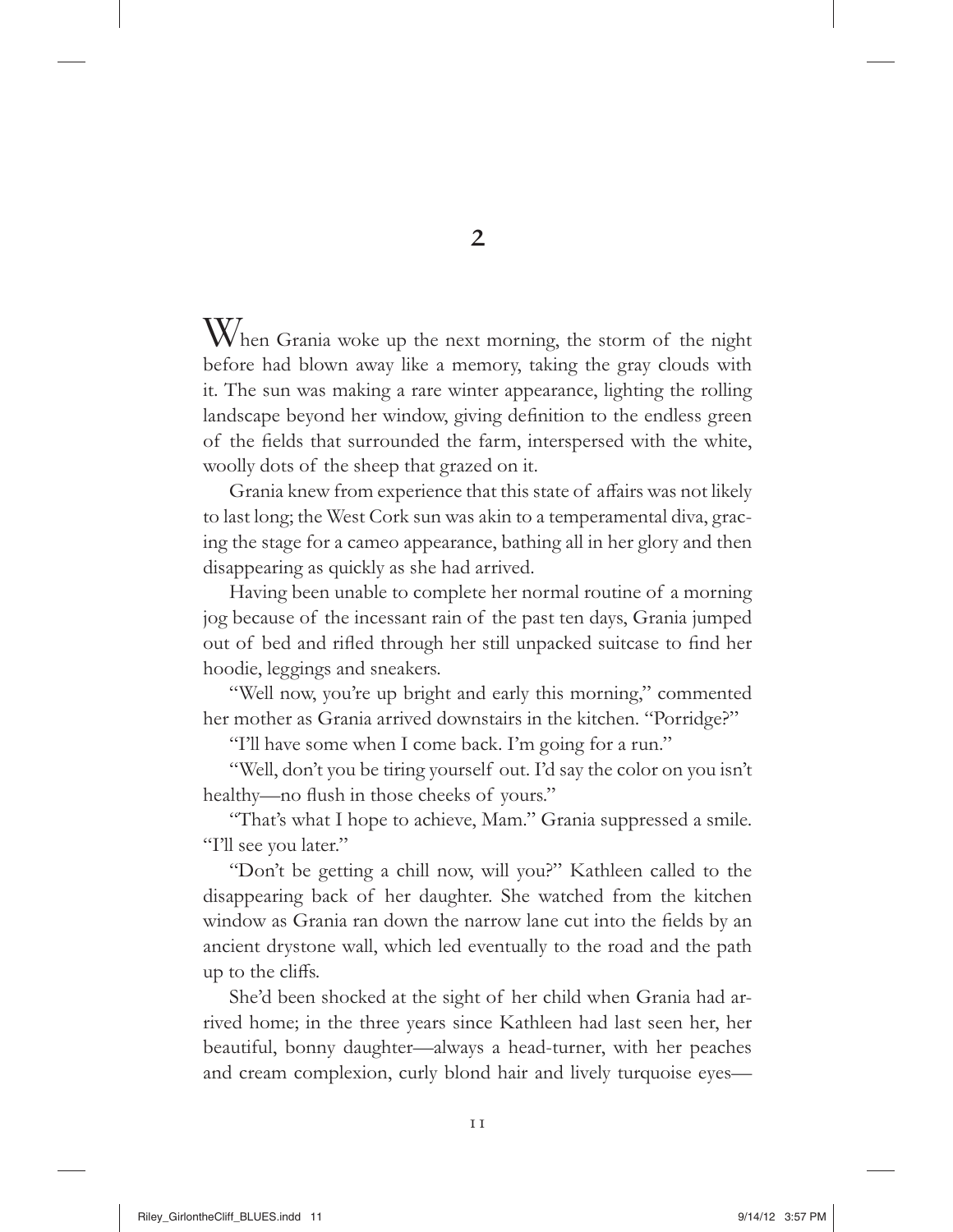seemed to have diminished in vitality. As she'd commented to her husband, John, Grania currently resembled a bright pink shirt that had been put by mistake in a dark wash. And emerged a dulled, graying relic of its former self.

Kathleen knew the reason. Grania had told her when she'd called from New York to ask if she could come home for a while. She had agreed, of course, delighted at the unexpected opportunity to spend time with her daughter. However, Kathleen could not understand Grania's motive—surely, this was a time when she and her man needed to be together, to support each other in their grief, not have half the world separating them.

And that lovely Matt telephoned every night to speak to her, but Grania stubbornly refused to take his calls. Kathleen had always harbored a soft spot for him; with his clean-cut good looks, soft Connecticut accent and impeccable manners, Matt reminded Kathleen of the movie stars she'd mooned over as a girl. A young Robert Redford that's what Matt looked like to her. Why Grania hadn't married him years ago was beyond her. And now her daughter, always stubborn, was surely on the verge of losing him altogether.

Kathleen did not know much about the ways of the world, but she understood men and their egos. They were not built as women—did not have the same capacity for rejection—and if there was one thing she was certain of, it was that his phone calls would soon stop coming nightly and Matt would give up.

Unless there was something that Kathleen didn't know . . .

She sighed as she cleared away the breakfast dishes and dumped them in the sink. Grania was her golden girl—the one Ryan of the clan who'd fled the nest and done everything possible to make her family, especially her mother, proud of her. She was the child the relatives wanted to hear about, poring over the cuttings Grania sent from various newspapers detailing her latest exhibition in New York, fascinated by the well-heeled clients who commissioned Grania to immortalize their children's faces or animals in bronze . . .

Making it in America—it was still the ultimate Irish dream.

Kathleen dried the bowls and cutlery and stowed them away in the wooden dresser. Of course, no one had the perfect life, Kathleen knew that. She'd always presumed that the patter of tiny feet was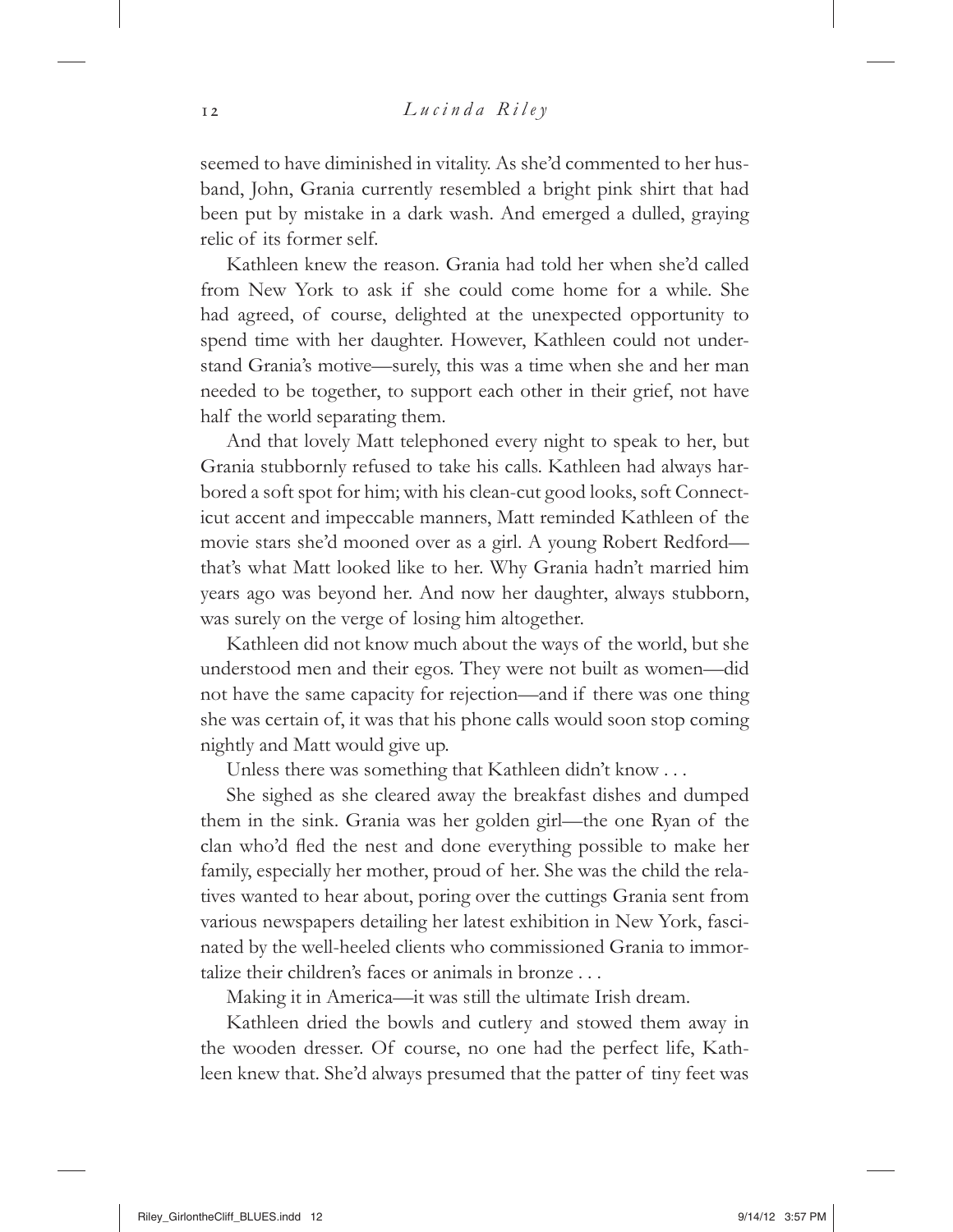something Grania had never hankered after, and had accepted it. Did she not have a fine, strong son to give her grandchildren one day? Yet it seemed she'd been wrong. For all Grania's sophisticated lifestyle, living in New York, at what Kathleen saw as the center of the universe, the babies were missing. And until they came along, her daughter would not be happy.

Kathleen could not help thinking Grania had brought it on herself. For all those newfangled drugs, used to help and abet the miracle of nature, there was no substitute for youth. She herself had been nineteen when she'd had Grania. And brimming with the energy to cope with another baby in the space of two years. Grania was thirty-one. And whatever any of these modern career women believed, it was impossible to have everything.

So, although she felt for her daughter's loss, it was her way to accept what she had and not pine after what she didn't. And on that thought, Kathleen climbed up the stairs to make the beds.

Grania sank down on to a damp, moss-covered rock to catch her breath. She was puffing and panting like an OAP; obviously the miscarriage and a recent lack of exercise had taken its toll. Grania put her head between her legs as she caught her breath and kicked at the coarse clods of rough grass beneath them. They stubbornly refused to be dislodged from the strong roots which held them fast beneath the ground. If only the little life inside her had done the same . . .

Four months . . . when she and Matt had finally thought they were fine—everyone knew you'd usually reached a safe place by then. And Grania, paranoid up until that point, had begun to relax and give in to the fantasy of becoming a *mother*.

She and Matt had announced the news to both sets of grandparents; Elaine and Bob, Matt's parents, had taken them out to L'Escale, near their enormous house in the gated community of Belle Haven, Greenwich. Bob had asked bluntly when the two of them would get on with their long-awaited marriage now that Grania was expecting. After all, this was their first grandchild and Bob had made it blatantly clear it must take the family name. Grania had stonewalled—when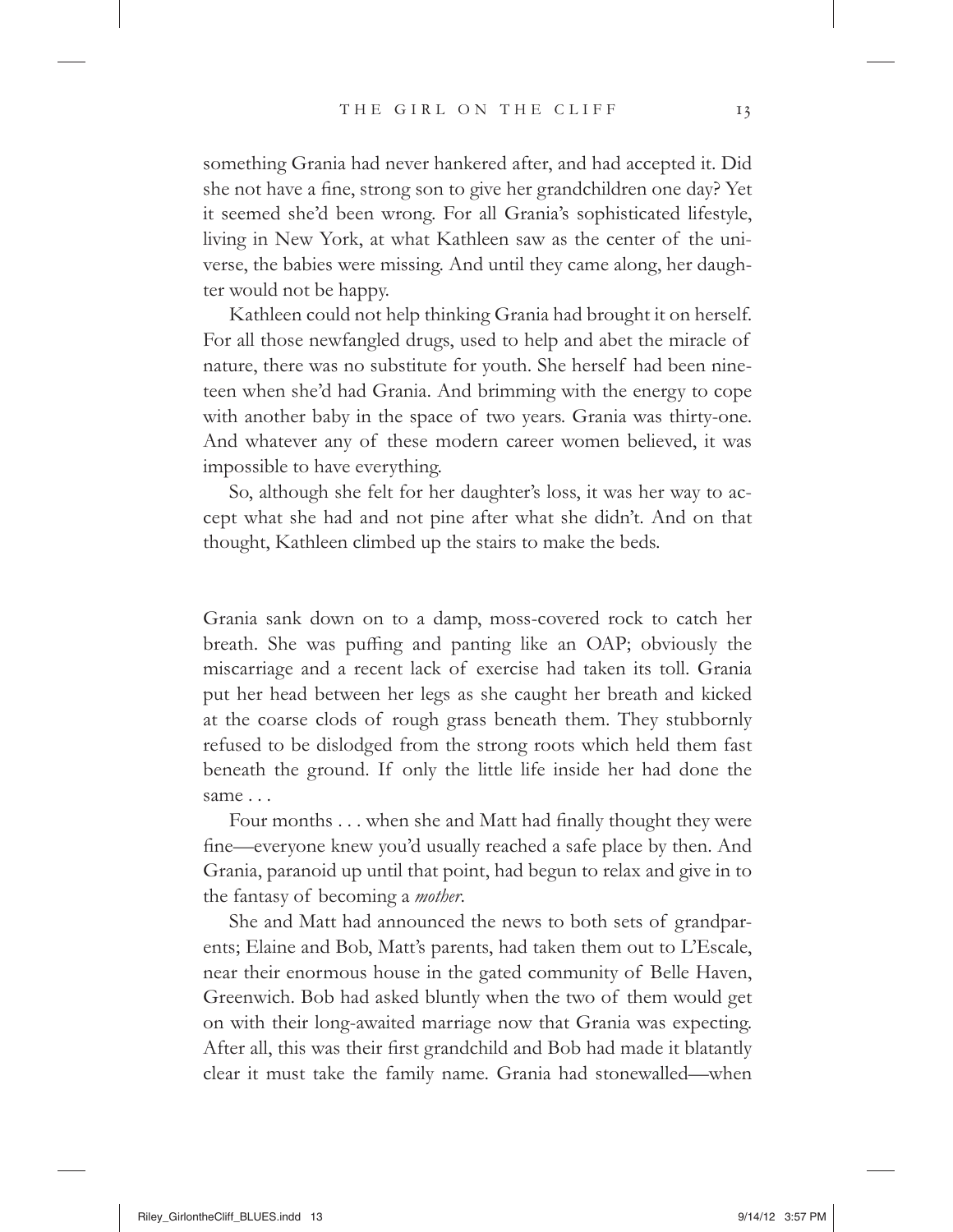pushed into a corner her hackles rose, especially with Matt's father and she'd replied that she and Matt were yet to discuss it.

A week later, at their TriBeCa apartment, the intercom had announced the arrival of a Bloomingdale's van, delivering the contents of an entire nursery. Grania, too superstitious to have the goods placed inside the loft, had directed them down to the basement, where they would be stored until nearer the time. As she'd watched the assortment of boxes being stacked into a corner, Grania knew Elaine had forgotten nothing.

"Bang goes our trip out to Bloomie's to choose a cot, or which brand of diapers I'd like," Grania had murmured ungratefully to Matt later that evening.

"Mom's only trying to help us, Grania," Matt had answered defensively. "She knows I hardly earn anything and your income is healthy, but sporadic. Just maybe I should consider going into Dad's business after all, now that the little one is on the way." Matt had indicated Grania's tiny but visible bump.

"No, Matt!" Grania had expostulated. " We agreed you never would. You'd have no life or freedom at all if you went to work for your dad. You know how overpowering he can be."

Grania gave up trying to dislodge the grass from its roots and stared out to sea instead. She smiled grimly at the understatement she'd used in that conversation with Matt. Bob was a full-time control freak when it came to his son. Although she understood the disappointment he must feel that Matt had no interest in taking over the family investment business, she couldn't understand his lack of interest or pride in his son's career. Matt was doing very well, and had become a renowned authority in the field of child psychology. He held a chair at Columbia University, and was constantly asked as guest lecturer to other universities across the States. Bob also patronized Grania constantly, making small but pointed comments about her upbringing and level of education.

Looking back, Grania was at least relieved they'd refused to accept handouts from Matt's parents. Even in the early days, when she was trying to make her name as a sculptor and Matt was completing his Ph.D. and they'd struggled to pay the rent on their tiny onebedroom apartment, she'd been paranoid. And with good reason,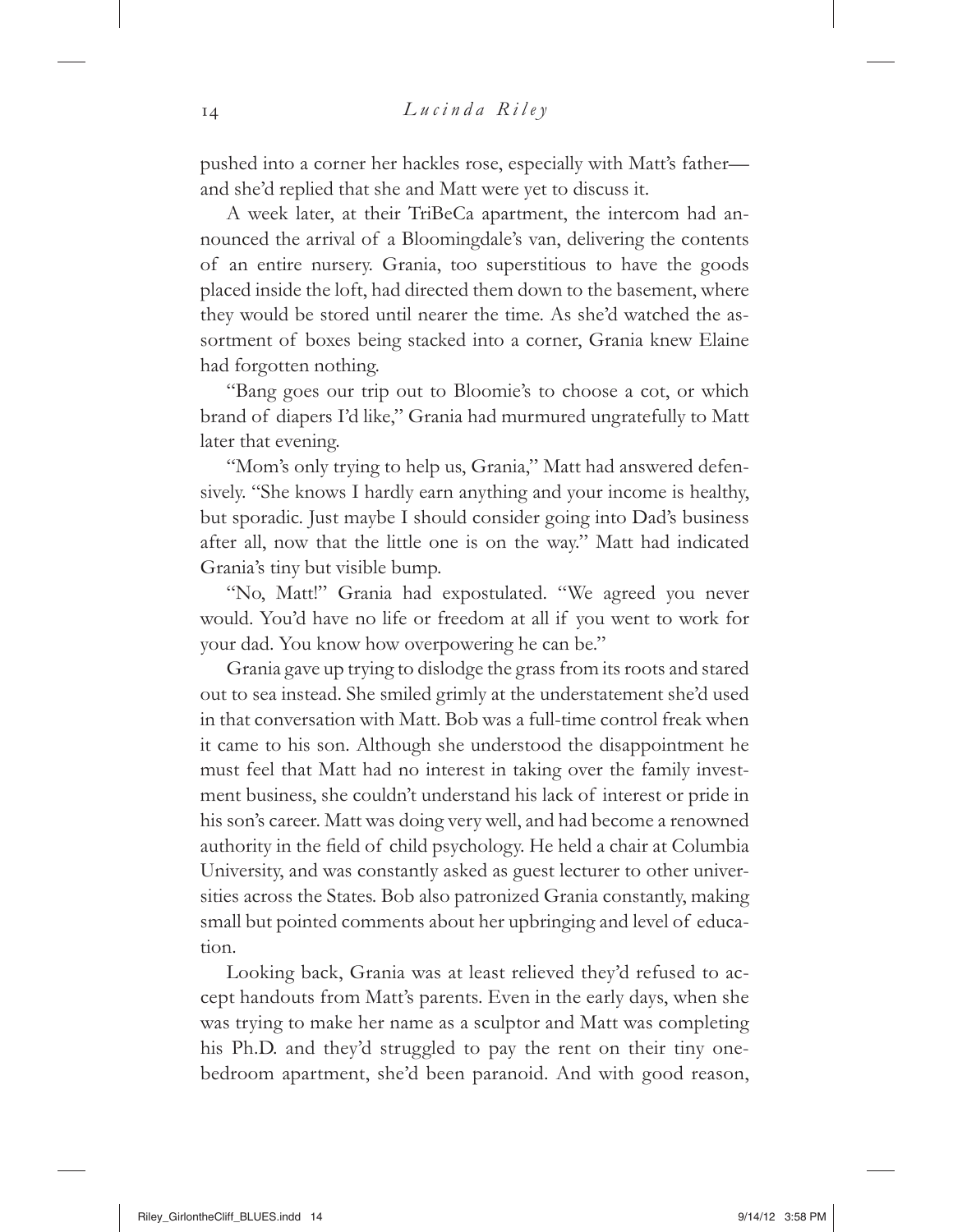Grania thought; the shiny, immaculately dressed Connecticut girls whom she'd met through Matt and his family could not be a greater contrast to an unsophisticated, convent-educated girl from a small Irish backwater. Maybe it had been destined to fail . . .

"Hello."

Grania jumped at the sound of the voice. She looked around her, but could see no one.

"Hello, I said."

The voice was behind her. She turned one hundred and eighty degrees to view the owner. And there was Aurora Lisle, standing at her back. Thankfully, dressed today in a pair of jeans, an anorak that hung from her thin frame and a woolly hat hiding all but the occasional wisp of her magnificent red hair. Her face was tiny and prettily heartshaped, her huge eyes and full pink lips out of proportion to the miniature canvas in which they were set.

"Hello, Aurora."

Grania's greeting engendered a look of surprise in Aurora's eyes. "How do you know what my name is?"

"I saw you yesterday."

"Did you? Where?"

"Here on the cliffs."

"Really?" Aurora frowned. "I don't remember being here yesterday. And certainly not speaking to you."

" You didn't speak to me, Aurora. I saw you, that's all," Grania explained.

"Then how do you know my name?" Aurora spoke in a high, clipped English accent.

"I asked my mother who the little girl with the beautiful long red hair might be. And she told me."

"And how would she know?" the child asked imperiously.

"She's lived in the village all her life. She said you'd gone away years ago."

" We had. But now we're back." Aurora looked out to sea and swept her arms to embrace the coastline. "And I love it here, don't you?"

Grania had the feeling Aurora's question was a statement with which she was not allowed to disagree. "Of course I love it. It's where I was born and where I grew up."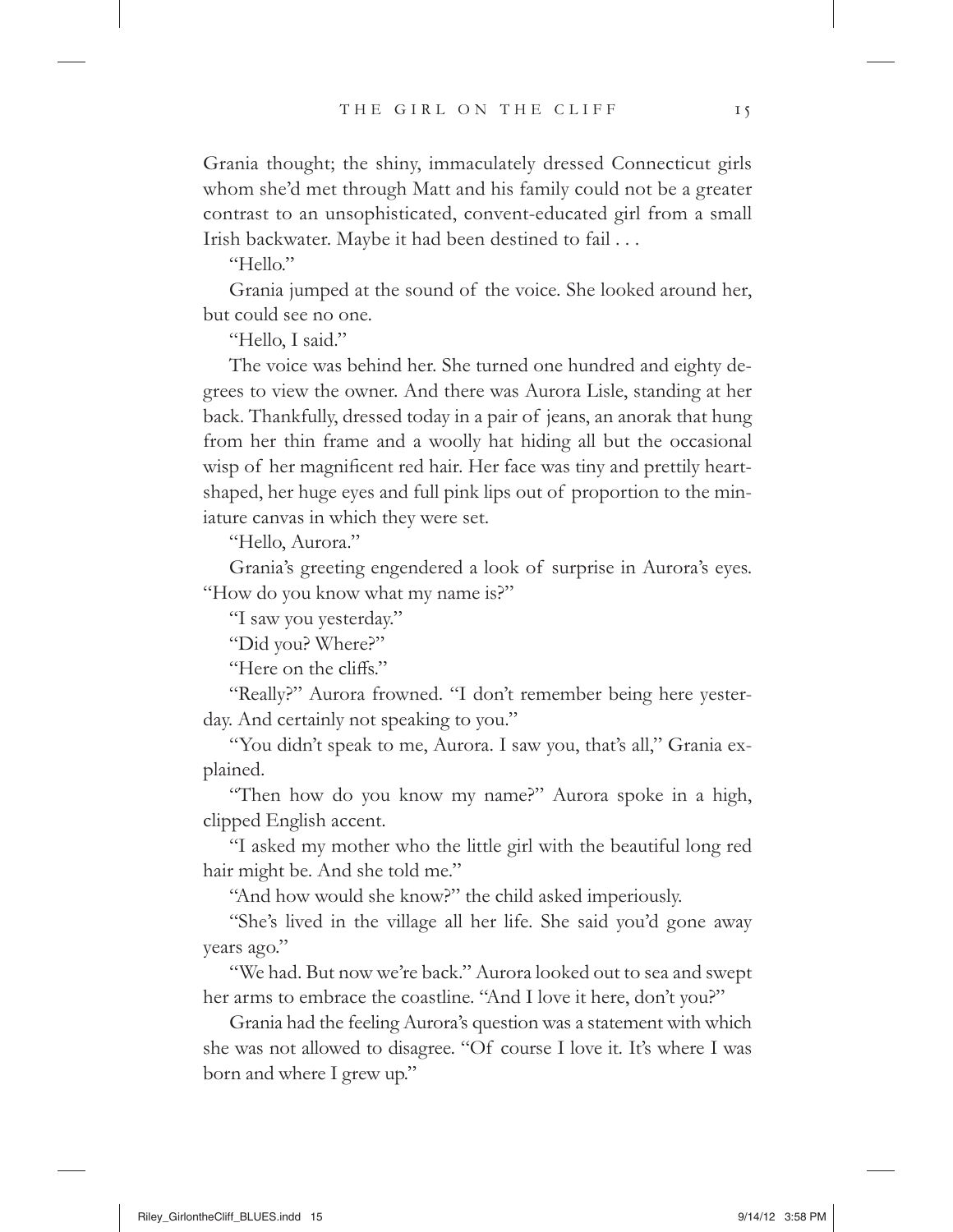"So." Aurora settled herself gracefully on the grass next to Grania and her blue eyes bored into her. " What is *your* name?"

"Grania, Grania Ryan."

" Well, I can't say I've ever heard of you."

Grania wanted to smile at Aurora's adult way of expressing herself. "I suppose there's no reason why you should have done. I've been away from here almost ten years."

Aurora's face lit up with pleasure and she clapped her small hands together. "Then that means we have both come back to a place we love at the same time."

"I suppose it does."

"So, we can keep each other company! You can be my new friend." "That's very kind of you, Aurora."

" Well, you must be lonely."

"Maybe you're right . . ." Grania smiled. "And what about you? Are you lonely here too?"

"Sometimes, yes." Aurora shrugged. "Daddy always has so much work to do and is often away, and there's only the housekeeper to play with. And she isn't very good at games." Aurora wrinkled her delicately freckled retroussé nose in displeasure.

"Oh dear," commented Grania, for want of anything better to say. She was both disarmed and discomfited by the child's quaintness. " You must have friends at school, surely?"

"I don't go to school. My father likes me at home with him. I have a governess instead."

"So where is she today?"

"Daddy and I decided we didn't like her, so we left her behind in London." Aurora giggled suddenly. "We simply packed up and left."

"I see," said Grania, although she most certainly didn't.

"Do you have a job?" Aurora asked.

"Yes, I do. I'm a sculptor."

"Isn't that someone who makes statues out of clay?"

" You're along the right lines, yes," answered Grania.

"Oh, do you know about papier-mâché?" Aurora's face lit up. "I *love* papier-mâché! I had a nanny once who showed me how to make bowls, and we'd paint them and then I'd give them to Daddy as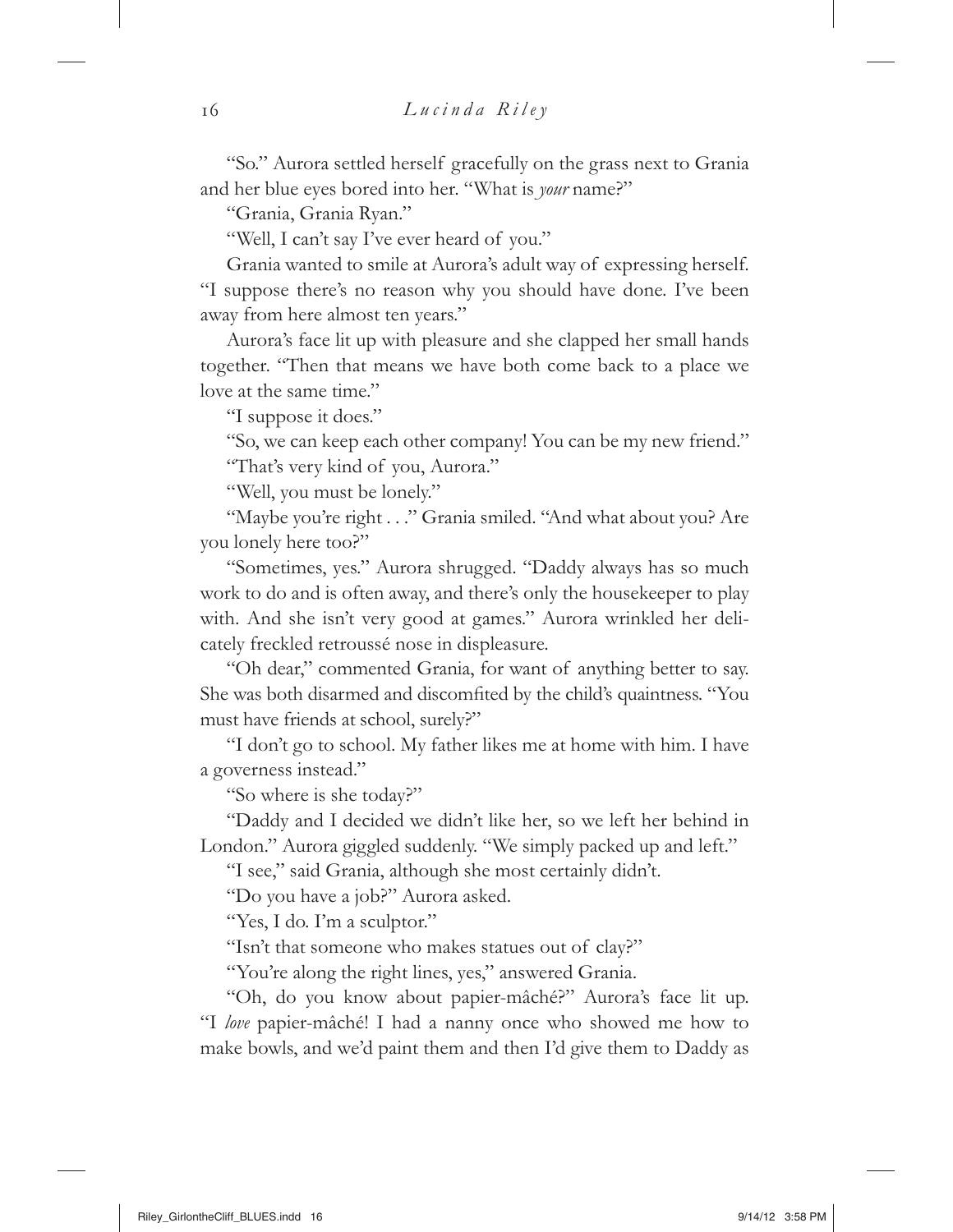a present. Would you come and make some papier-mâché with me? Please."

Grania was charmed by Aurora's eagerness and genuine excitement. "All right." She found herself nodding. "I don't see why not."

" Will you come now? We could go up to the house and make something for Daddy before he goes away." Aurora reached out her hand and tugged at Grania's hoodie. "Please say yes!"

"No, Aurora, I can't just now. I'd need to go and get the things to make it. And besides, my mammy might think I'd gotten lost," Grania added.

Grania watched Aurora's face fall, saw the light disappear from her eyes and her body sag. "I don't have a mummy. I did once, but she died."

"I'm so sorry, Aurora." Instinctively, Grania reached out and patted the child gently on her shoulder. " You must miss her a lot."

"I do. She was the most beautiful, special person in the world. Daddy always says she was an angel, and that's why the other angels came to take her, so she could go to heaven where she belonged."

Grania quailed at Aurora's obvious pain. "I'm sure your daddy is right," she agreed. "And at least you have him."

" Yes, I do," agreed Aurora, "and he's the best father in the world, and the most handsome. I know if you saw him, you'd fall in love with him. Every lady does."

"Well then, I shall have to meet him, won't I?" Grania smiled.

"Yes." Aurora jumped up suddenly from the grass. "I have to go now. You will be here again at the same time tomorrow."

This was not a request, it was an order.

 $T$  . . . "

"Good." Spontaneously, Aurora launched herself into Grania's arms and hugged her. "Bring all the things for the papier-mâché, then we can go up to my house and spend the morning making bowls for Daddy. Bye-bye, Grania, I'll see you tomorrow."

"Good-bye." Grania waved, and watched as Aurora skipped and danced like a young gazelle along the cliffs. Even in her anorak and sneakers, her movements were graceful.

When Aurora had disappeared from view, Grania drew in a long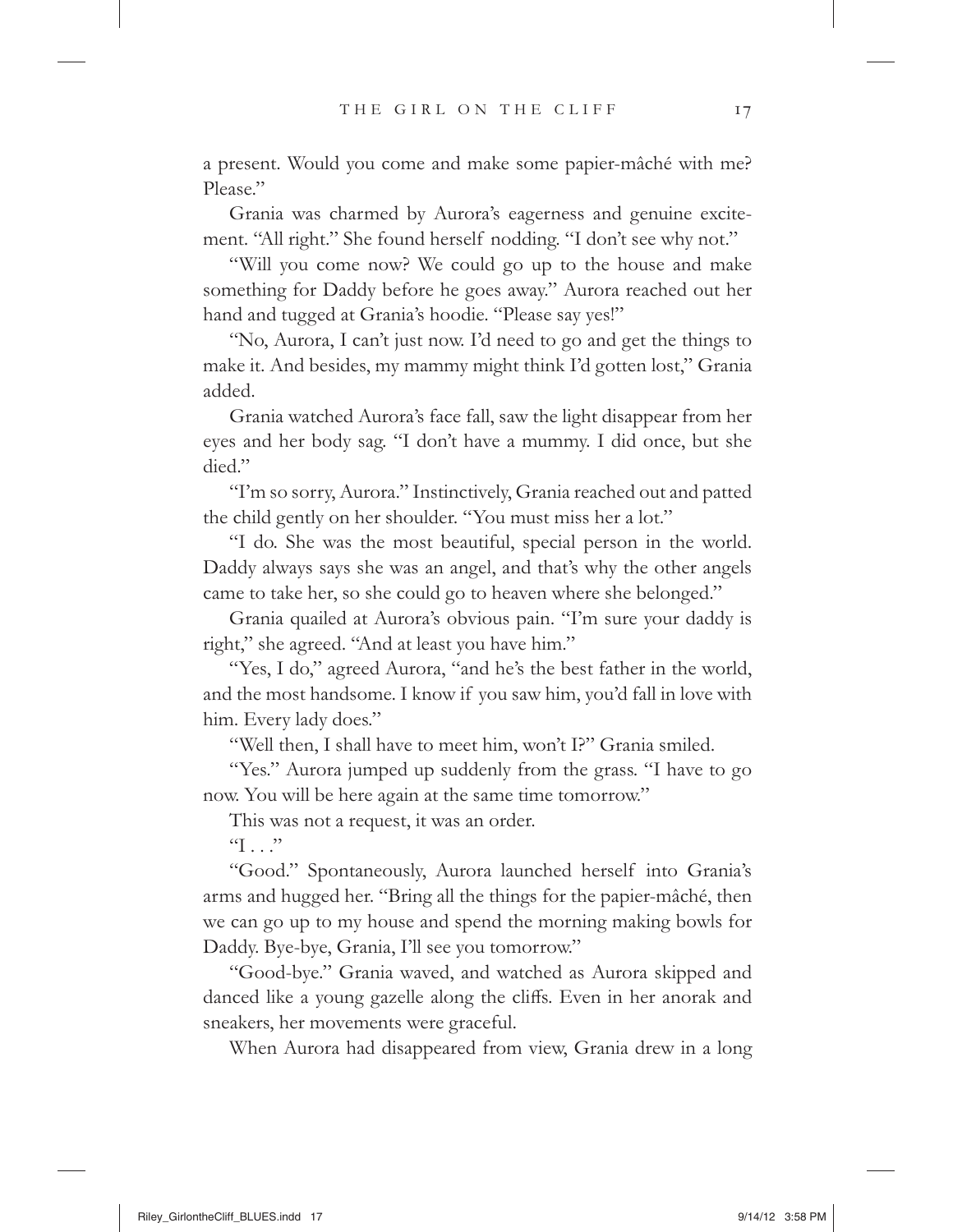#### 18 *L u c i n d a R i l e y*

breath, feeling almost as if she'd been under an enchantment; held in thrall by a small, ethereal being. She rose, shaking her head to clear it, wondering what her mother would say when she announced that tomorrow she was going up to Dunworley House to play with Aurora Lisle.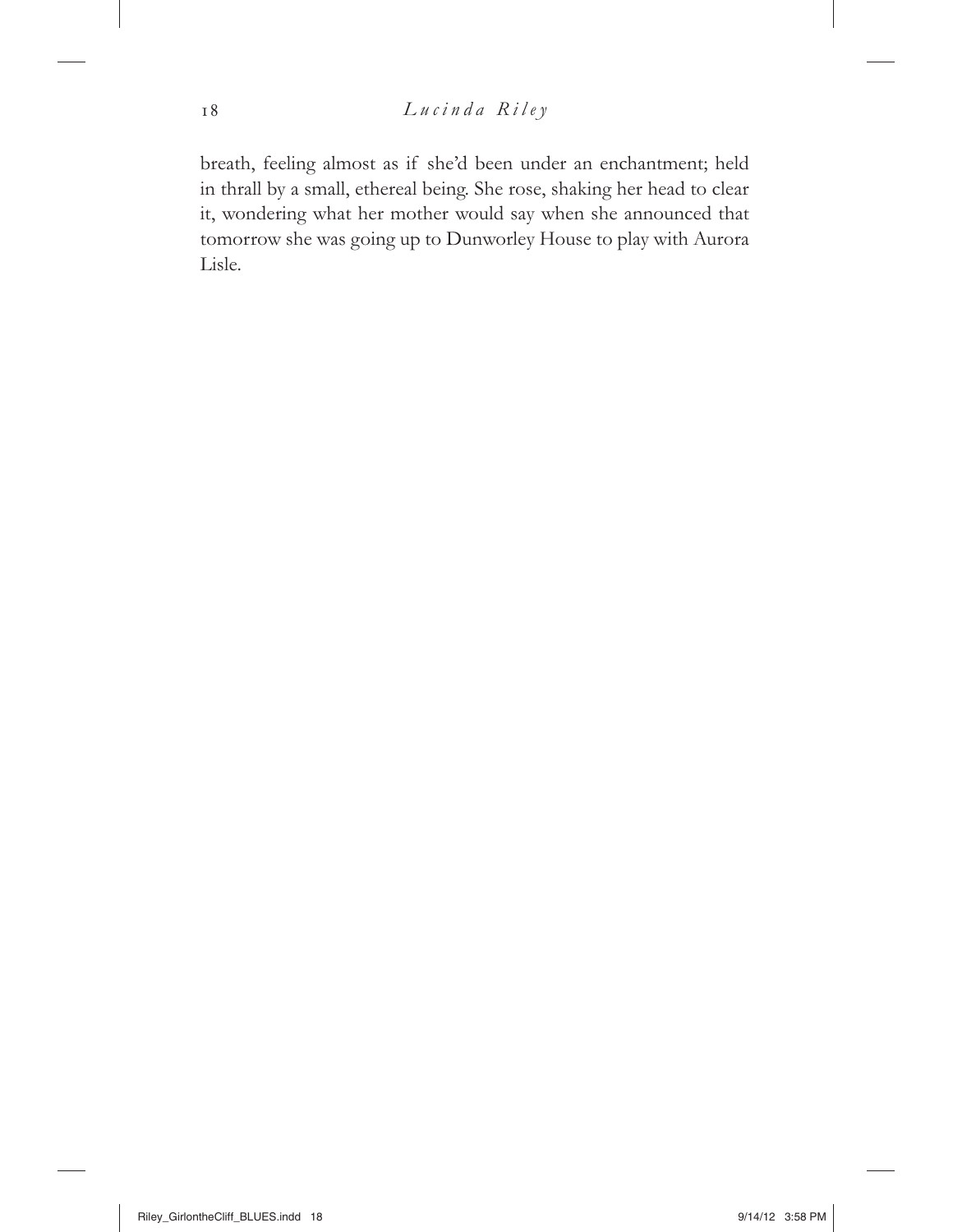That evening, when her father and brother left the table—and their used plates and cutlery upon it for her mother to clear—Grania helped Kathleen with the washing-up.

3

"I met Aurora Lisle again today," said Grania casually as she dried the plates.

Kathleen raised an eyebrow. "And was she out in her nightdress again, masquerading as a spirit?"

"No, she was fully clothed. She's an odd little girl, isn't she?"

" Well now, I wouldn't know how she was." Kathleen's mouth was set in a firm, hard line.

"I said I might go up to her house and make some papier-mâché with her. She seems lonely," Grania volunteered.

There was a pause before Kathleen said, "I've told you, Grania, warned you not to get involved with that family. But you're a big girl now and I can't stop you."

"But, Mam, she's simply a lonely, sweet little girl. She seems lost . . . she has no mother. Surely, it can't do any harm to spend a couple of hours with her?"

"I'm not discussing it again with you, Grania. You've heard what I think and you have to make your own decisions. And that's an end to it."

The sound of the telephone ringing broke through the ensuing silence. Grania made no move to answer it, nor did her mother. On the seventh ring Kathleen put her hands on her hips. " You realize who that is, I'm sure."

"No," said Grania disingenuously, " Why should I, Mam? It could be anyone."

" We both know who that is at this time of night, my girl, and I'm too embarrassed to be speaking to him again."

The telephone continued to ring, the abrasive urgency of the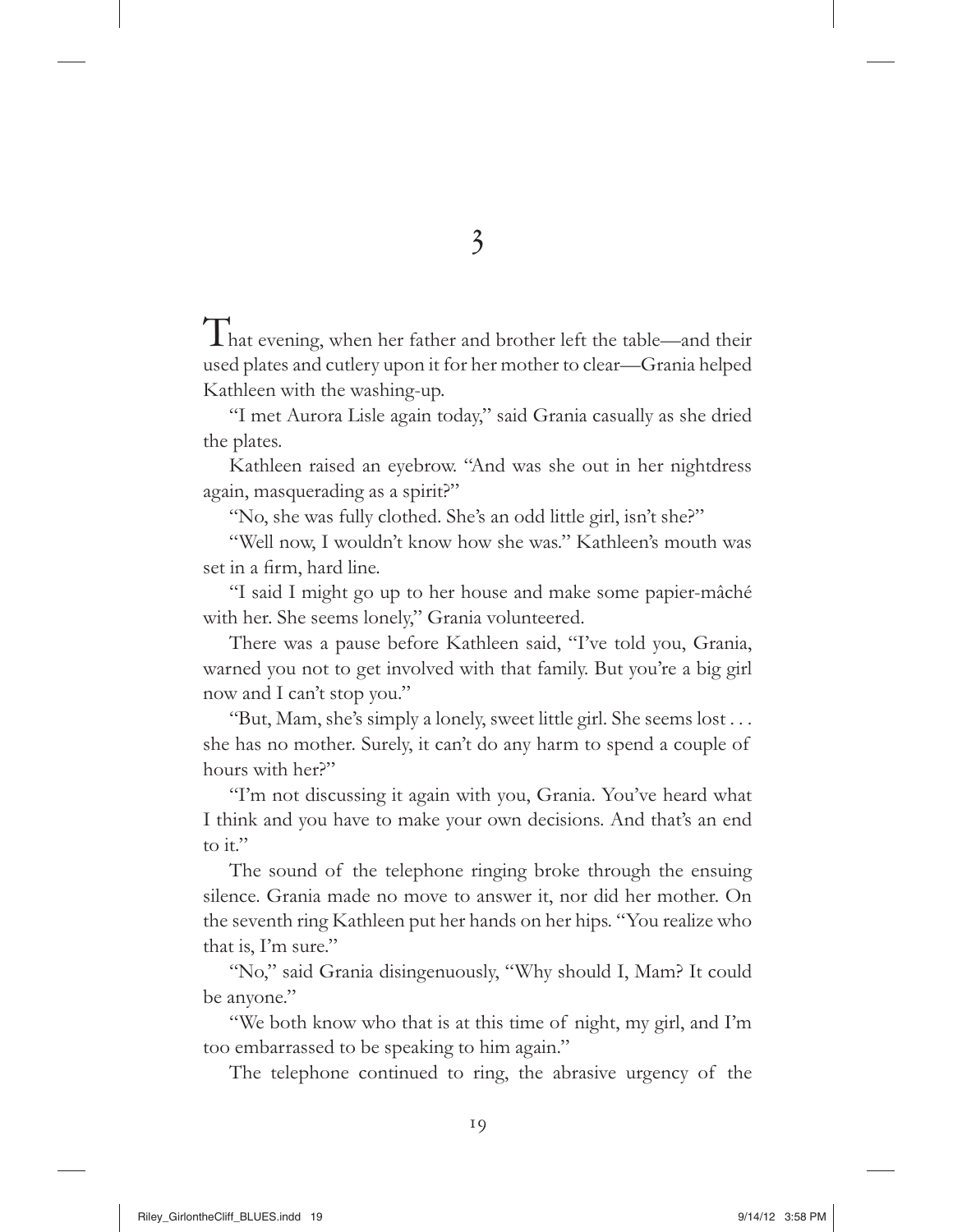sound in direct contrast with mother and daughter's contrived stillness. Finally it stopped and the two women stared into the whites of each other's eyes.

"I'll not be having this, Grania, this rudeness under my roof. I've run out of things to say to him. What has that poor man done to you anyway, to deserve this kind of treatment? You've suffered a loss, but that's hardly his fault, is it?"

"I'm sorry, Mam." Grania shook her head. "But you just don't understand."

" Well, that's the first thing you've said that I agree with. So why don't you tell me?"

"Mam! Please! I can't . . ." Grania wrung her hands in frustration. "I just *can't*."

"To my mind, Grania, that's not good enough. Whatever's happened is affecting everyone in the house and we all need to be put right on the situation. I—"

"It's Matt, darlin'," said her father as he strolled into the kitchen holding the phone. " We've had a nice chat, but I think it's you he wants to speak to." John grinned apologetically and offered her the handset.

Grania threw her father a killer stare and snatched the handset from him. She moved out of the kitchen and headed up the stairs toward her bedroom.

"Grania? Is that you?" The soft, familiar tones of Matt's voice brought an immediate lump to her throat as she closed the door behind her and perched on the end of the bed.

"Matt, I asked you not to contact me."

"I know you did, baby, but Jesus! I can't figure out what's going on. What have I done? Why have you left me?"

Grania ground her free hand into her jean-covered thigh to keep her calm.

"Grania? Are you still there, honey? Please, if you can explain what it is I'm meant to have done then perhaps I can defend myself."

Still Grania did not answer.

"Grania, *please*, talk to me. This is Matt, the man who loves you. Who you've shared a life with for eight years. And I'm going insane here, not knowing why you've gone."

Grania took a deep breath in. "Please don't call me. I don't want to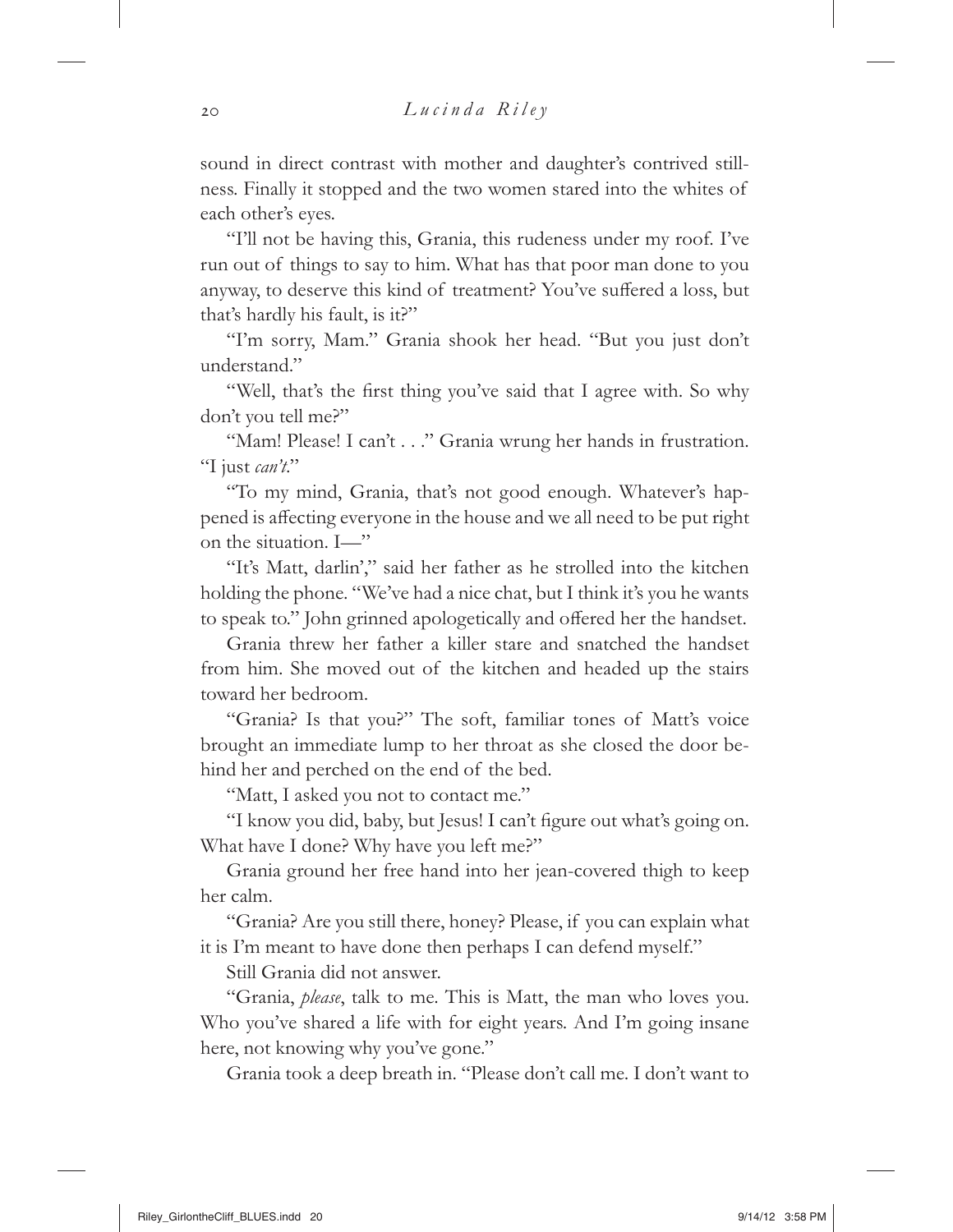speak to you. And it's upsetting my parents, you bothering them every night."

"Grania, please, I understand it was real hard on you losing the baby, but we can try again, surely? I love you, honey, and I'll do anything to  $\ldots$ "

"Good-bye, Matt." Grania pressed the appropriate button to end the call, unable to hear any more. She sat where she was, staring unseeingly at the faded flowers on the wallpaper of her childhood bedroom. It was a pattern she had looked at night after night as she'd indulged in her girlish dreams of the future. In which her own Prince Charming would appear and carry her off to a life of perfect love. Matt had been all those things and more . . . she'd adored him from the first moment she'd set eyes upon him. And it *had* been a fairy tale.

Grania lay down on the bed and hugged her pillow. Now, her belief that love could conquer all—could leap over any boundary, reign victorious over any problem that life might present and emerge triumphant—was gone.

Matt Connelly slumped on to the sofa, his cell phone still resting in the palm of his hand.

In the past two weeks since Grania had upped and left, Matt had racked his brains to think of any reason why she should have gone. None was forthcoming. What could he do to solve this? Grania had made it blatantly clear that she currently wanted nothing to do with him . . . seriously, was their relationship over?

"Goddammit!" Matt hurled the cell phone across the room, watching the battery splay out of the back of it. Yes, he understood how devastated she was about the miscarriage, but surely that was no reason to cut *him* out of her life too? Perhaps he should just get on a plane and go to her in Ireland. But what if she wouldn't see him? What if he made it worse?

Matt stood up, coming to an instant decision. As he marched toward his laptop, he knew anything was better than the uncertainty he was suffering just now. Even if Grania told him point-blank it was all over, it had to be preferable to being in the dark.

Matt logged on and was starting to explore flights between New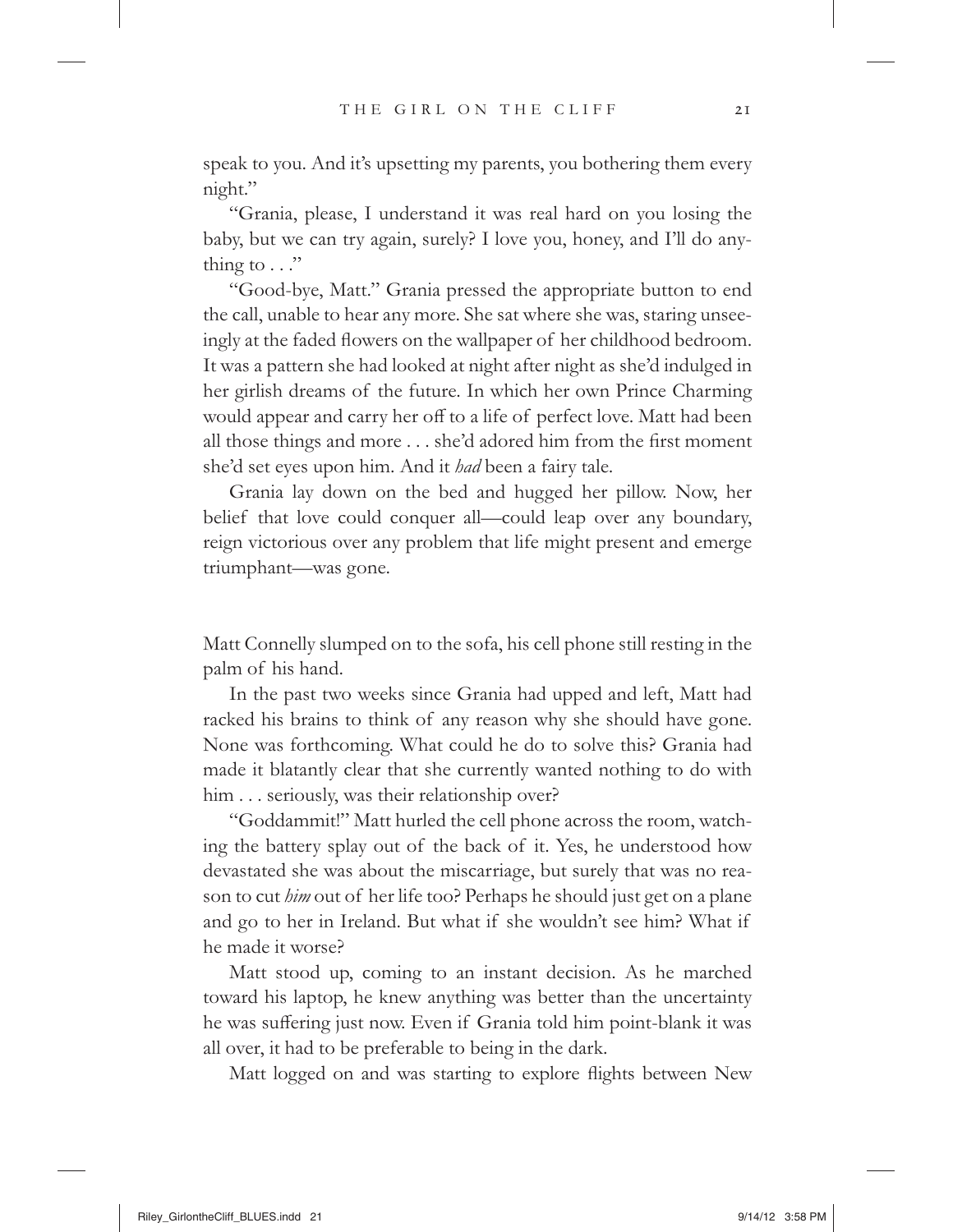York and Dublin when the intercom buzzed. He ignored it. He wasn't expecting any visitors and certainly wouldn't welcome any either. It continued to buzz insistently until, out of sheer irritation, Matt walked across the sitting room and pressed the intercom. " Who is it?"

"Hi, hon, just passing by, thought I'd check in to make sure you're OK."

Matt pressed the entry button immediately. "Sorry, Charley, come up." He left the door ajar, and went back to his perusal of flights. Charley was one of the few people he could stomach seeing. A childhood friend, she'd moved off his radar—along with many of his old buddies—when he and Grania had gotten together. Grania had felt uncomfortable with his old Connecticut group, so he'd given them a wide berth for her sake. A few days ago, Charley had called out of the blue and said she'd heard from his folks that Grania had disappeared back to Ireland. She'd come across town and taken him for a pizza. It had been good to see her.

A few minutes later, a pair of arms snaked around his shoulders and Charley planted a soft kiss on his cheek. A bottle of red wine was deposited on the desk next to his laptop.

"Thought you might need this. Shall I get us a couple of glasses?"

"That would be just great. Thanks, Charley." Matt continued to compare and contrast timings and costs as Charley uncorked the wine and poured it into two glasses.

"What are you looking at?" she asked as she threw off her boots and curled her long legs beneath her on the sofa.

"Flights to Ireland. If Grania's not coming back here, I gotta go to her."

Charley raised a perfectly manicured eyebrow. " You think that's sensible?"

"What the hell else am I meant to do? Hang around here, going half out of my mind while I try to figure out the problem, and hitting a blank wall time and again?"

Charley threw back her mane of glossy dark hair and took a sip of wine. "But what if she just needs some space? To get over . . . well, you know. You might make things worse, Matty. Has Grania said she wanted to see you?"

"Hell, no! I just called her and she asked me to stop contacting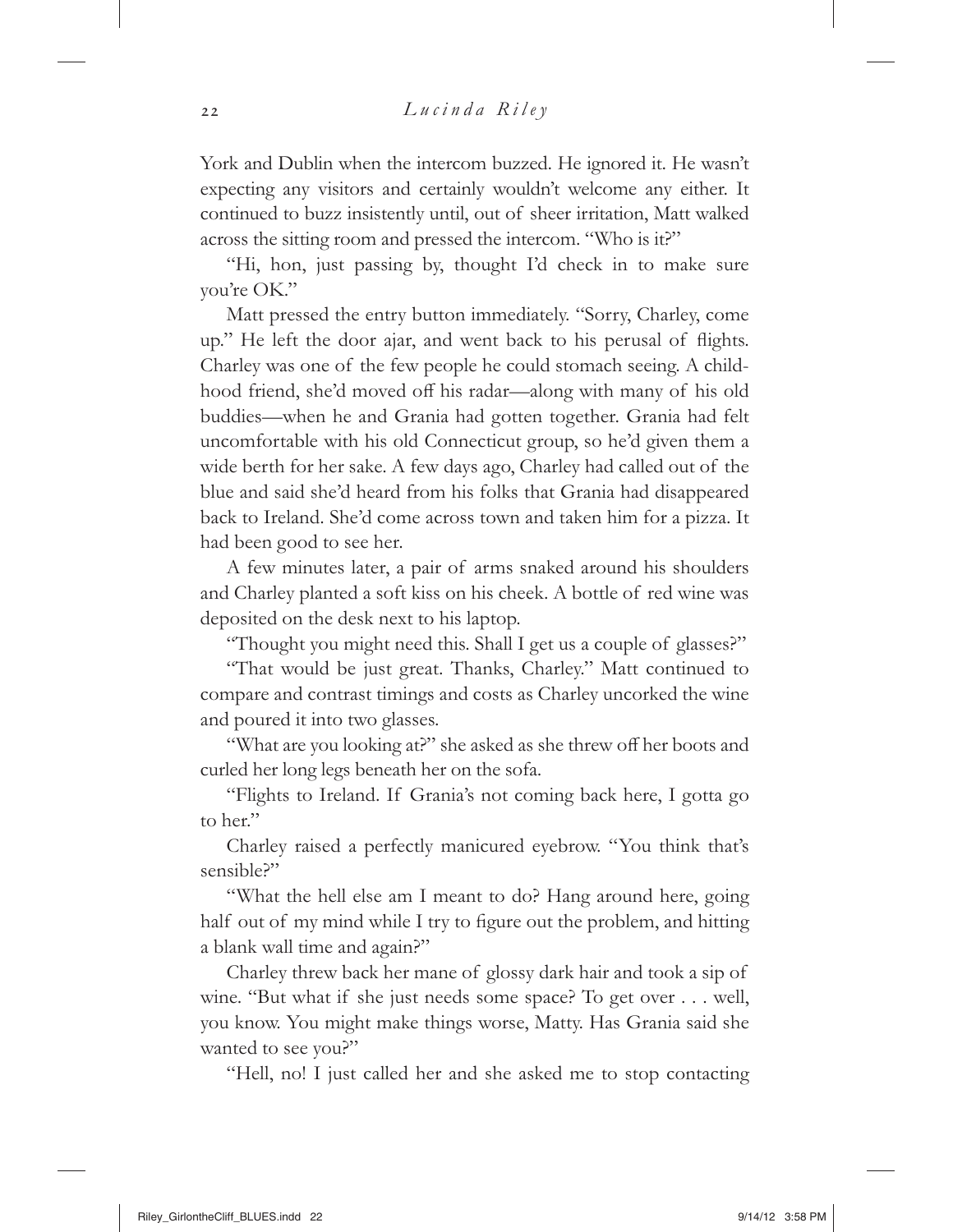her." Matt rose from the laptop, took a large slug of wine and joined Charley on the sofa. "Maybe you're right," he sighed. "Perhaps I should give her some more time and eventually she'll come to her senses. Losing the baby was such a blow to her. You know how eager Mom and Dad were for the next generation to make an appearance. Dad hardly did much to hide his disappointment when he showed up at the hospital after the miscarriage."

"I can imagine." Charley rolled her eyes. "Subtlety was never one of your dad's qualities, now was it? Not that he's ever offended me, but then you guys have been like family, so I'm used to him. But I suppose to an outsider like Grania it might have been hard for her to cope with."

"Yes." Matt rested his elbows on his knees and put his head in his hands. "Maybe I just didn't do enough to protect her. I know how uncomfortable she's always been about the difference in our backgrounds."

"Matty, honey, really—you couldn't have done more. You even put me in the garbage can when Grania came along."

Matt looked at her and frowned. "Hey, you're not serious, are you? That time when we dated could never have worked out long-term, could it? We both agreed on that, if you remember."

"Sure, Matty." Charley gave him a smile of reassurance. "It was always something that had to happen at some point, wasn't it?"

"Sure it was." Matt was pacified by her mirroring of his own thoughts.

" You know," mused Charley, "sometimes, as I watch my girlfriends go through relationship traumas like this, I thank heaven I'm still single. I hardly know anyone that's in a good space with their partners these days, although I really thought you guys had got it right."

"So did we," he replied sadly. " You're not seriously considering spinsterhood for the rest of your life, are you? Out of our Greenwich crowd, you were 'the one most likely to'; Sorority Queen, straight-A student and the most beautiful girl in your class. Now successful magazine editor . . . hell, Charley, you know you could have anyone."

"Yeah, and maybe that's the problem." Charley let out a sigh. "Maybe I'm too darned fussy and no one is good enough. Anyway,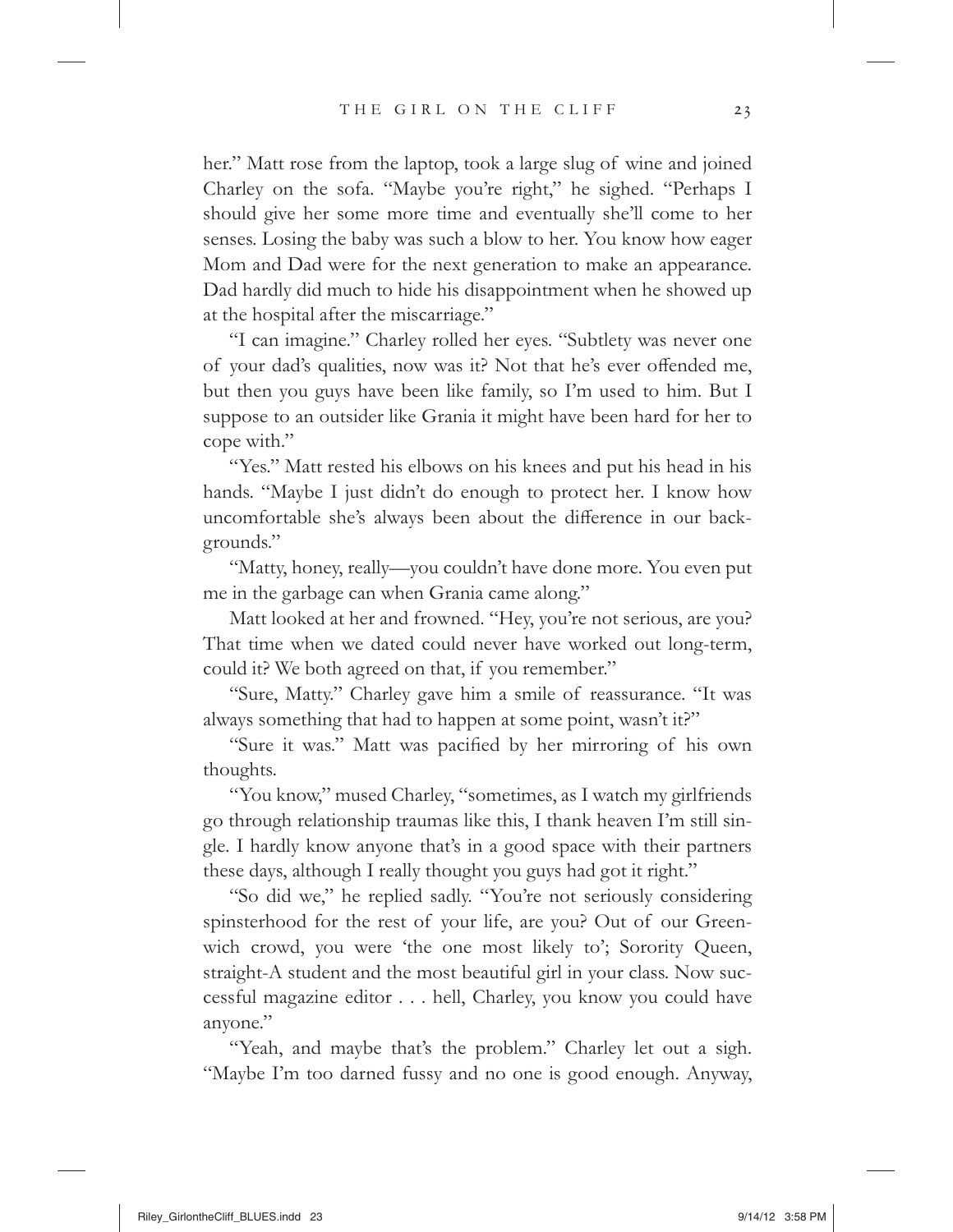now is not the time to be discussing me. You're the one in a real mess. What can I do to help?"

"OK . . . should I get on a plane to Ireland tomorrow to try and rescue my relationship?" he asked.

"Matty, it's so up to you"—Charley wrinkled her nose—"but if you want my opinion, I'd give Grania some space and time. She's obviously got stuff to work out. I'm sure she'll come back to you when she's ready. She's asked you to leave her alone, hasn't she? So why don't you do the lady's bidding, and then maybe think again in a couple of weeks? Besides, I thought you were up to your eyes with work."

"I am," breathed Matt. "And maybe you're right. I gotta give her the space she's asked me for." He reached out a hand and patted Charley's outstretched shin gently. "Thanks, li'l sis. You're always there for me, aren't you?"

" Yes, honey." Charley smiled from under her lashes. "I'll always be here for you."

A few days later, there was another buzz on Matt's intercom.

"Hi, sweetie, it's Mom. Can I come up?"

"Sure." Matt opened the front door for her, surprised at the impromptu visit. His parents rarely graced this part of town, and never unannounced.

"Darling, how are you?" Elaine kissed her son on both cheeks then followed him inside.

"I'm OK," Matt replied, too low and tired to make more of an effort. He watched his mom shrug off her fur coat, rearrange her subtly highlighted blond hair with a quick toss of her head and sit her perfect size six body elegantly on the sofa. He quickly removed his sneakers and a couple of empty beer bottles away from her tiny, stilettoed feet. "What brings you here?"

"I was up in town at a charity lunch and you're on the way home." Elaine smiled. "I wanted to see how my boy is doing."

"I'm OK," Matt repeated. "Can I fix you anything to drink, Mom?"

"A glass of water would do fine."

"Sure."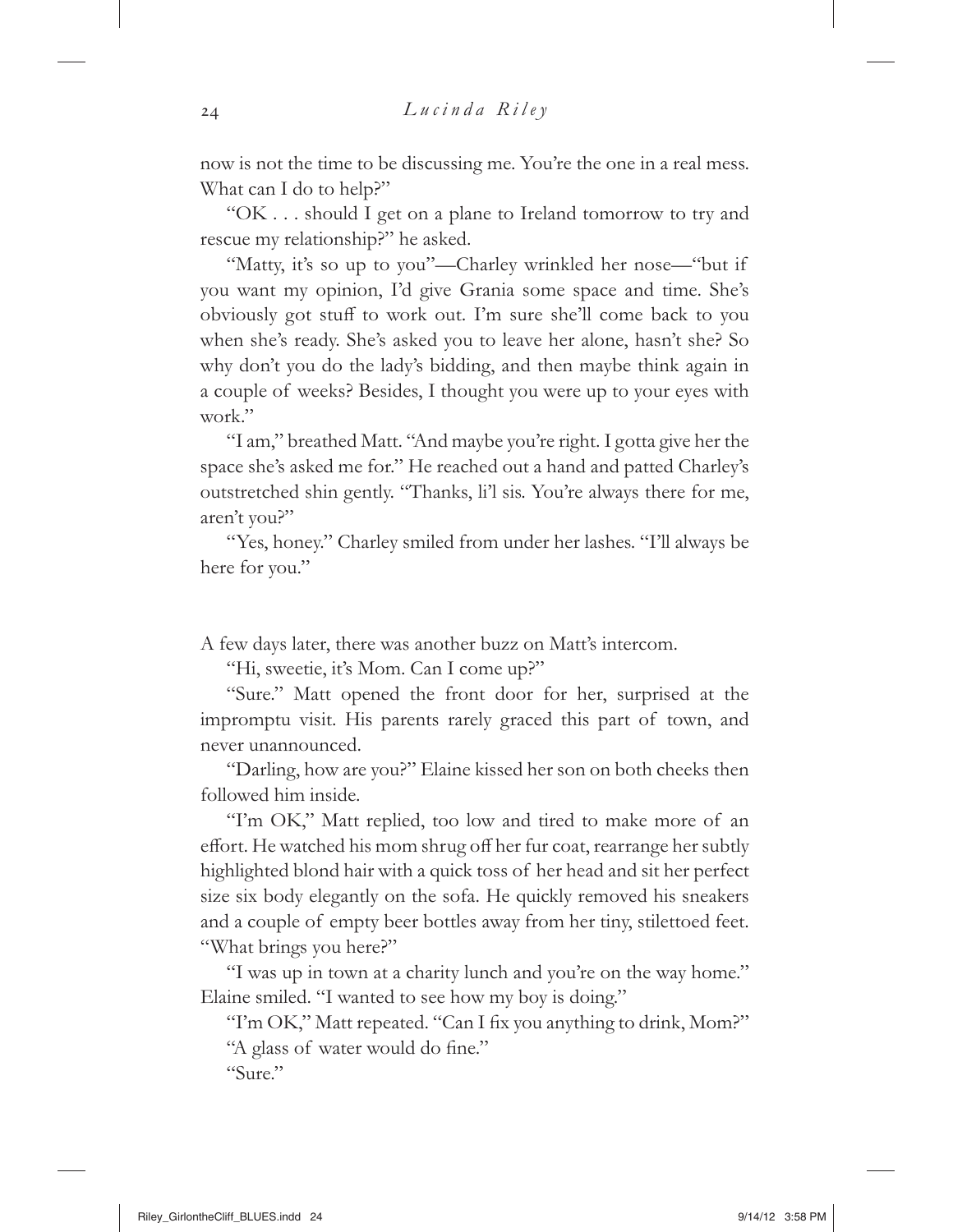Elaine watched him as he went to the refrigerator and poured the water. He looked pale and tired and his body language betrayed his unhappiness. "Thanks," she said as he brought her the water. "So, any word from Grania?"

"I called and spoke to her briefly a few days ago, but she sure doesn't care to speak to me."

"Have you found out why she left?"

"No." Matt shrugged. "I don't know what I've done. Christ, Mom, that baby meant everything to her."

"She was real quiet when we saw her that day at the hospital, looked like she'd been crying when she came out of the bathroom."

" Yeah, and the next day I arrived to visit her after work to find she'd checked herself out. I came back here and found a note saying she'd gone home to Ireland to stay with her parents. She hasn't opened up to me since. I know she's hurting, but I don't know how to reach her."

" You must be hurting too, honey. It was your baby as well as hers," Elaine commented, hating the sight of her precious son in pain and suffering alone.

" Yeah, it doesn't feel too good just now. We were gonna be a family. It was, like, my dream . . . shit! Sorry, Mom." Matt did his best to try and stem the tears. "I love her so much, and that little one, who didn't make it, who was part of us  $\dots$  I  $\dots$ "

"Oh, honey." Elaine stood and reached up to take her son in her arms. "I'm so, so sorry. If there's anything I can do to help . . ."

Matt wished his mother hadn't caught him at such a low moment. He dug deep to find the strength to pull himself back together. "I'm a big boy now, Mom. I'll be OK, really. I only wish I knew what it is that's made Grania run away. I just don't understand it."

"How about you coming to stay with us for a while? I don't like to think of you all alone here."

"Thanks, Mom, but I've got a heap of work. I just gotta believe that Grania will come back in her own time, once she's licked her wounds. She's always been a law unto herself. I guess that's why I love her the way I do."

"She's certainly unusual," agreed Elaine. "And doesn't seem to care for the rules most of us abide by."